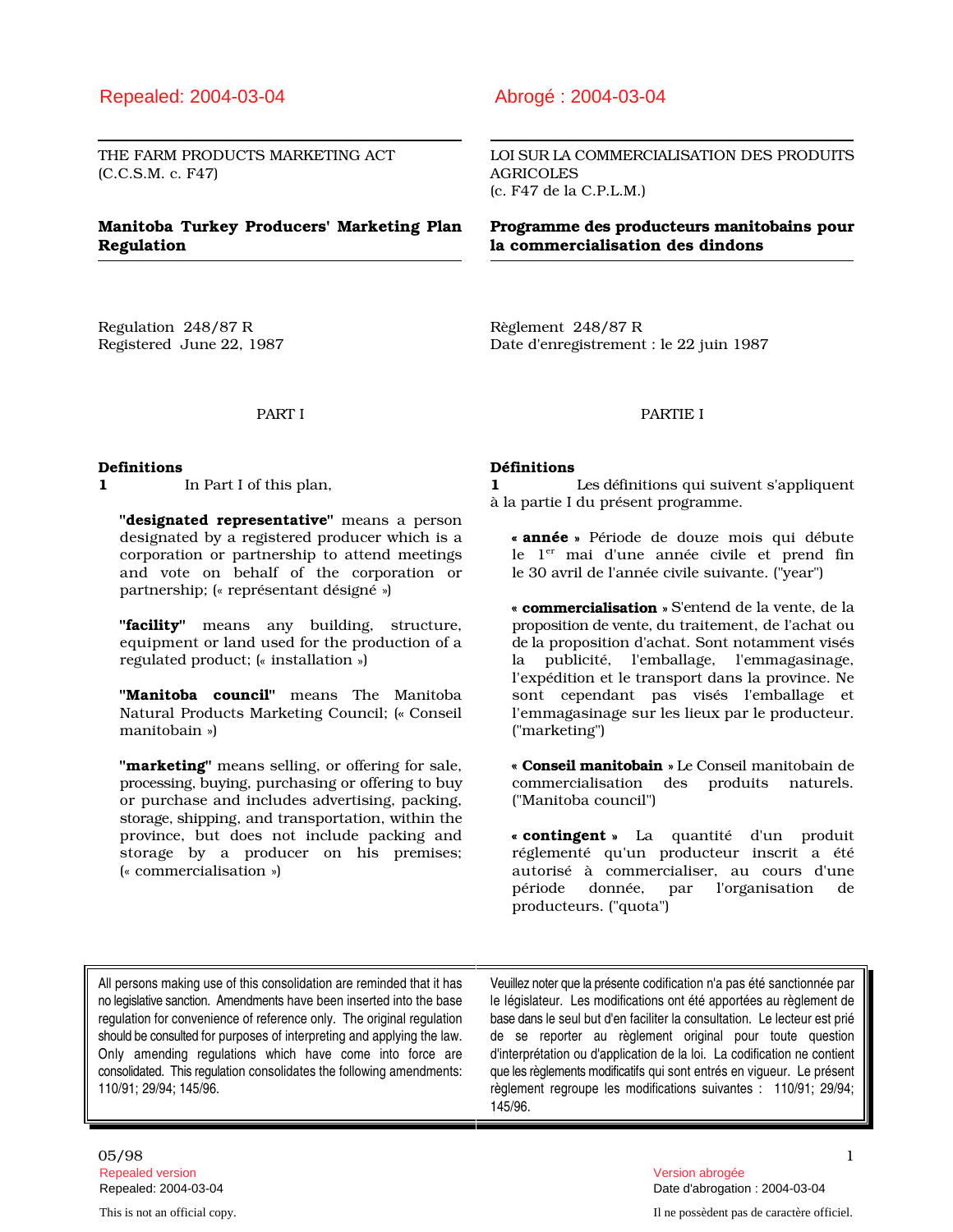nature, form, size, quality or condition of turkey by mechanical or chemical means or otherwise; ( - traitement )

"**processor**" means any person engaged in th b u siness of processing turkey or using turkey in ("facility") m anufacturing wi t h in t he province; ( - transformateur )

"**producer**" means any person who raises, keeps, board") prepares for slaughter, or slaughters turkey wi th i n the province and includes the employer of any s u ch p e r s o n, a p e r s on who u n d er any lease or agreement is entitled to a share of the turk raised or kept by such a person, and a person who takes possession of any turkey from any such person under any form of security for a debt; (« producteur »)

"**producer board**" means Manitoba Turkey Producers; (« organisation de producteurs »)

"**quota**" means a quantity of regulated product that a registered producer has been authorized to auprès market during a specified period of time by the producer board; (« contingent »)

"registered producer" means a producer who is duly registered with or licensed by the producer board, and whose registration or licence is i good standing; (« producteur inscrit »)

**"regulated product"** means any turkey raised or kept within the province; (« produit réglementé »)

"transporter" means any person engaged in the gathering, haulage or transportation of turk within the province;  $(*$  transporteur »)

"**turkey**" means a turkey of any variety, grade or changement class; (« dindon »)

"year" means a twelve month period commencing May 1 in one calendar year and terminating April 30 in the following calendar year. (« année ») dindon D i n d on de quelque v ariété, c ara c t é ri s ti que ou c at é g o rie que ce soit. ("turkey")

« installation » S'entend des bâtiments, des e se rvant à la production d'un produit réglementé. constructions, de l'équipement et des biens-fonds

> organisation de **producteurs** » L Le s Producteurs de dindons du Manitoba. ("producer

processing" includes killing, changing the chance is binded to history include the qualitation is equilible to the state of the state of the state of the state of the state of the state of the state of the state of the st « **producteur** » Personne qui élève, garde et prépare à l'abattoir, ou qui abat des dindons ey dans la p r o vi nce. S o nt é g a l e m e nt visé s l'e m p l oy e ur de ce tte personne, les personnes qui, aux termes d'un bail ou d'une entente, ont le d r o it de recevo ir u ne p artie des dindons élevés ou ) because of gardés par cette personne, ainsi que les p r o d u i ts p ar cette p e r s onn e en vertu d'une sûreté ) quelconque reliée à une dette. ("producer") personnes qui prennent possession de dindons

« **producteur inscrit** » Producteur dûment inscrit de l'organisation de producteurs ou titulaire d'une licence de cette organisation, et dont l'inscription ou la licence est en règle. ("registered producer")

« **produit réglementé** » Tout dindon élevé ou n gardé dans la province. ("regulated product")

un p r o d u c t e ur inscrit qui est une corporation ou u ne s o c i é té en n om c o llectif en vue d'assister aux ou de la société en nom collectif. ("designated representative") « représentant désigné » Personne désignée par a ssemblées et de voter au nom de la corporation

de nature, de forme, de taille, de ) a comme des moyens mécaniques, and the qualité ou d'état par des moyens mécaniques, « traitement » S'entend de l'abattage et du chimiques ou autres. ("processing")

> « transformateur » Personne qui travaille dans le ) sec teur du traitement des dindons ou qui utilise des dindons à des fins de fabrication dans la province. ("processor")

> > « transporteur » Personne qui fait le ramassage et le transport des dindons dans la province. ("transporter")

R.M. 110/91; 145/96

M.R. 110/91; 145/96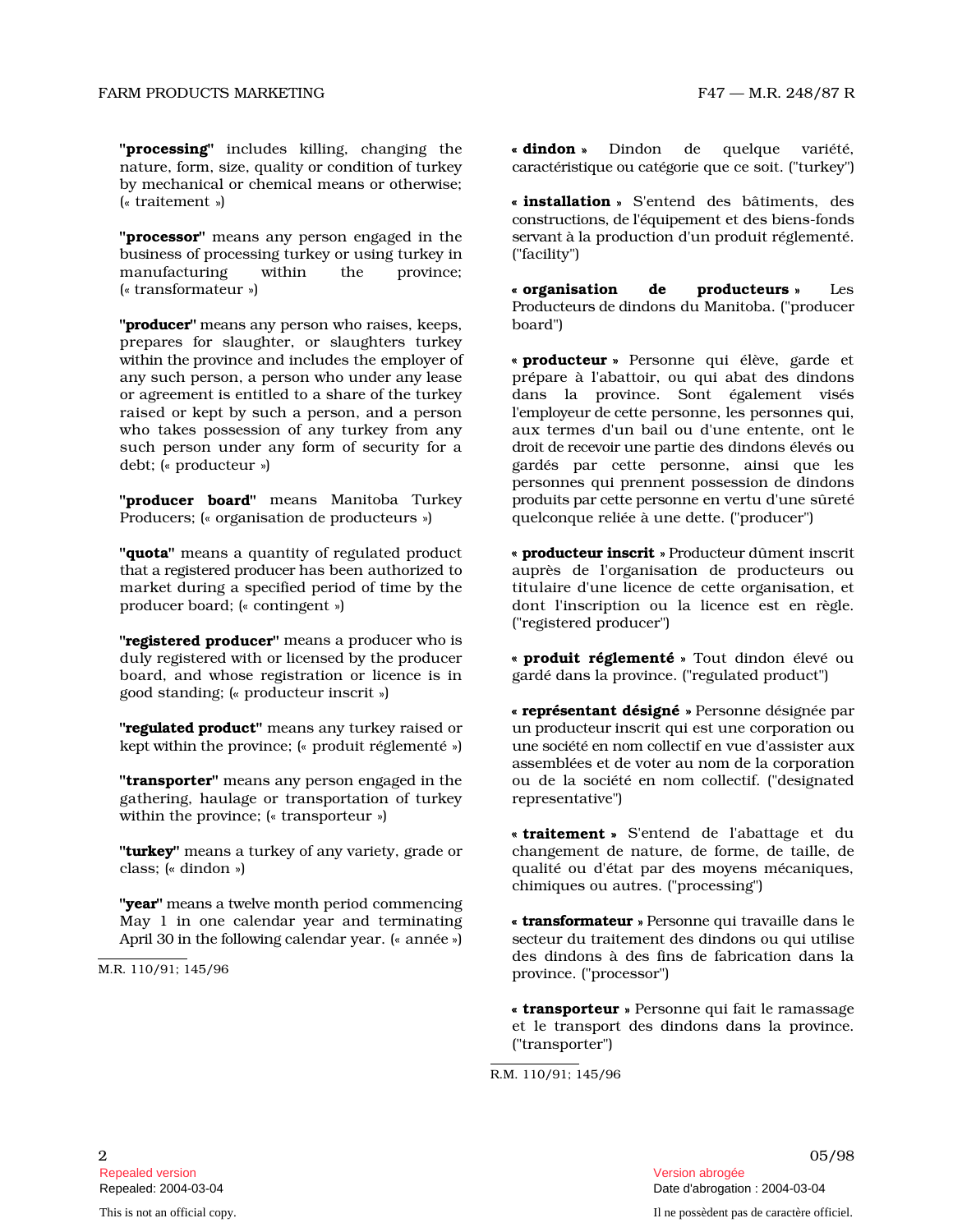### Purpose Objet

2(1) The general purpose and intention o this plan is to provide for the effective control, regulation, and promotion, in any and all respects, by the producer board of the marketing of the regulated product within the province.

2(2) The specific purposes of this plan are 2(2)

(a) to maintain fair and equitable prices for the r e gu l at ed p r o duct so that producers receive, as a minimum objective, their cost of production including a reasonable return on thei investment;

( b ) to deve l op and m ai n t ain the orderly marketing of the regulated product;

(c) to provide a uniform high quality of the regulated product for the market;

(d) to maintain adequate advertising and promotion of the regulated product;

(e) to encourage a continuous supply of the regulated product for the trade; and

(f) to gather, compile and distribute statistica information related to the production and marketing of turkeys.

### Continuation of the producer board Prorogation

3 The Manitoba Turkey Producers' 3 Marketing Board is continued under the nam "Manitoba Turkey Producers". sous le nom Producteurs de dindons du Manitoba.

M.R. 145/96 R.M. 145/96

4(1) The producer board shall continue t c onsist of s ix m e m b e rs who s h all at all t i mes b e registered producers or designated representatives of registered producers and who shall be elected in accordance with the provisions of the Administration conformément By-law. **administratif.** 

4(2) A majority of the members of th producer board constitutes a quorum for the transaction of business of the producer board.

 $2(1)$ Le présent programme a pour objectif général de permettre à l'organisation de producteurs de contrôler, de réglementer et de promouvoir de fa ç o n efficace tous les aspects de la commercialisation du produit réglementé dans la province.

Les objectifs spécifiques du présent programme sont les suivants :

a) maintenir le produit réglementé à des prix justes et équitables de façon à ce que les r producteurs puissent au moins couvrir leurs coûts de production et tirer un rendement raisonnable de leurs investissements;

> b) élaborer et maintenir un système ordonné de commercialisation du produit réglementé;

> c) assurer la mise en marché d'un produit réglementé de qualité supérieure et constante;

> des activités de publicité et de réglementé; promotion appropriées visant le produ i t

> réglementé sur le marché; e) favoriser une offre soutenue du produit

> f) recueillir, compiler et diffuser des statistiques sur la production et la commercialisation des dindons.

des producteurs manitobains e pour la commercialisation des dindons est prorogé

 $4(1)$ L'o rg anisation de producteurs demeure c o n s ti tuée de s ix m e mb res qui d o ivent en tout temps être des producteurs inscrits ou des représentants désignés de producteurs inscrits, et qui sont élus aux dispositions du règlement

 $4(2)$ Le qu o rum nécessaire à la conduite des affaires de l'organisation est constitué par la des membres de l'organisation de producteurs.

05/98 Repealed version abrogée et al. Alian abrogée et al. Alian abrogée et al. Alian abrogée et al. Alian abrogée e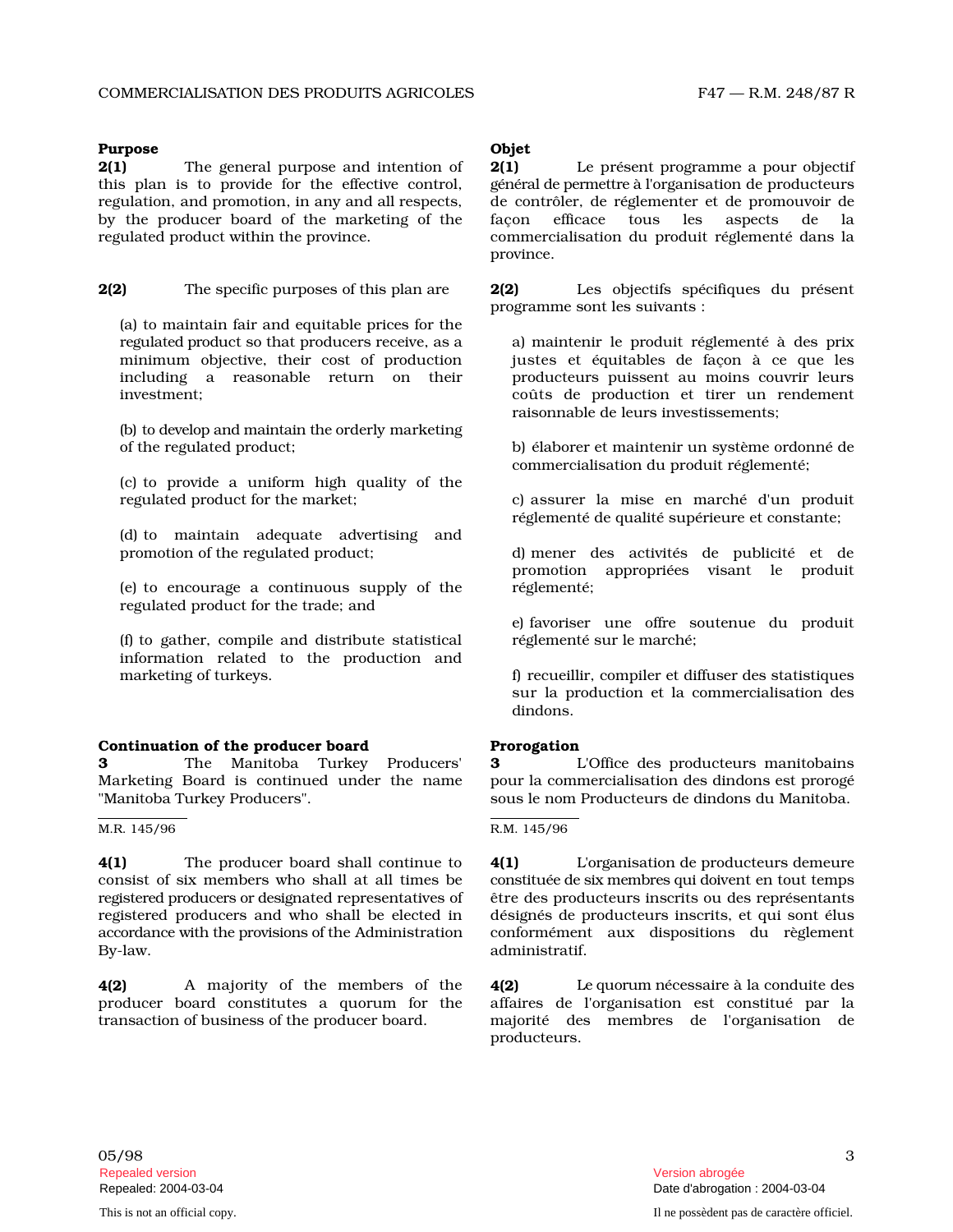## continued l'organisation de producteurs

5 Until altered by an order or regulation 5 made or issued under this plan, every order or regulation made or issued under The Manitob Turkey Producers' Marketing Plan that was in force immediately before the coming into force of this plan Programme and s u b s i s ti ng on the day this plan comes into force is continued and is valid in all respects as if the order or regulation has been made or issued under this plan.

### Administration By-law of producer board continued l'organisation de producteurs

6(1) The Administration By-law being By-law  $6(1)$  Est No. 1 of the producer board as approved by th provisional producer board on April 28, 1968 in accordance with subsection 9(1) of Manitoba Regulation No. 165/68, as amended, continues i force. The Administration By-law may be repealed, re-enacted or amended to otherwise provide for th election of the members of the producer board, the establishment of districts, the method of holdin meetings, the method of appointing designate representatives, the method of giving notice fo meetings, and such other matters related to the conduct of meetings and the democratic control of the producer board as appear necessary and convenient to the proper administration of the plan.

 $6(2)$ Administration By-law may b r e p e al e d, re-enacted, or amended by a majority vote of the registered producers present and entitled to vote at an annual or special general meeting, on resolution, written notice of which has been mailed to each registered producer not less than seven days before t he mee t i n g, which notice contains a copy of the resolution setting forth the proposed repeal re-enactment, or amendment, as the case may be, or a summary specifying the general nature thereof.

a nce ou q u'u n règlement découlant de l'application du présent a programme n'est pas venu les modifier, les et règlements pris en vertu du des producteurs manitobains pour la commercialisation des dindons qui étaient en vi gu e ur imm é d i at e m e nt avant l'entrée en vigueur du p rése nt p r o gramme et qui le demeurent à la date de son entrée en vigueur sont prorogés et valides à tous égards, comme s'ils avaient été rendus ou pris en vertu du présent programme.

## Prorogation du règlement administratif de

Orders and regulates is producer board Proposition des ordonnances et règlements des ordonnances et règlements de règlements de règlements de règlements de règlements de règlements de règlements de règlements de règlement prorogé le règlement administratif e qui constitue le règlement n° 1 de l'organisation de p r o d ucteurs, approuvé par l'organisation provisoire de producteurs le 28 avril 1968 conformément au n paragraphe 9 ( 1) du *Règlement du Manitoba* 165/68 et de ses modifications. Le règlement administratif e peut ê t re a b r o g é, a d o p té à nouveau ou modifié afin de prévoir des dispositions différentes quant à g l'élection des membres de l'organisation de d producteurs, à l'établissement des districts, au r déroulement des assemblées, au mode de n o m i n ati on des r eprésentants désignés, au mode de convocation aux assemblées et à toutes les autres questions se rapportant à la conduite des assemblées et à l'administration démocratique de l'o rg an i sation de producteurs, selon ce qui apparaît nécessaire et pratique pour assurer la gestion appropriée du programme.

 $6(2)$ règlement administratif peut être ab r o g é, adopté à nouveau ou modifié par suite d'un vote majoritaire des producteurs inscrits qui a assistent à une assemblée générale annuelle ou et qui ont droit de vote à l'égard d'une résolution, dont un avis écrit doit avoir été expédié par la poste à chaque producteur inscrit au moins , sept jours avant la tenue de l'assemblée. Cet avis contient une copie de la résolution énonçant les de l'abrogation, de la réadoption ou de la modification proposée, selon le cas, ou un résumé qui en précise la nature générale.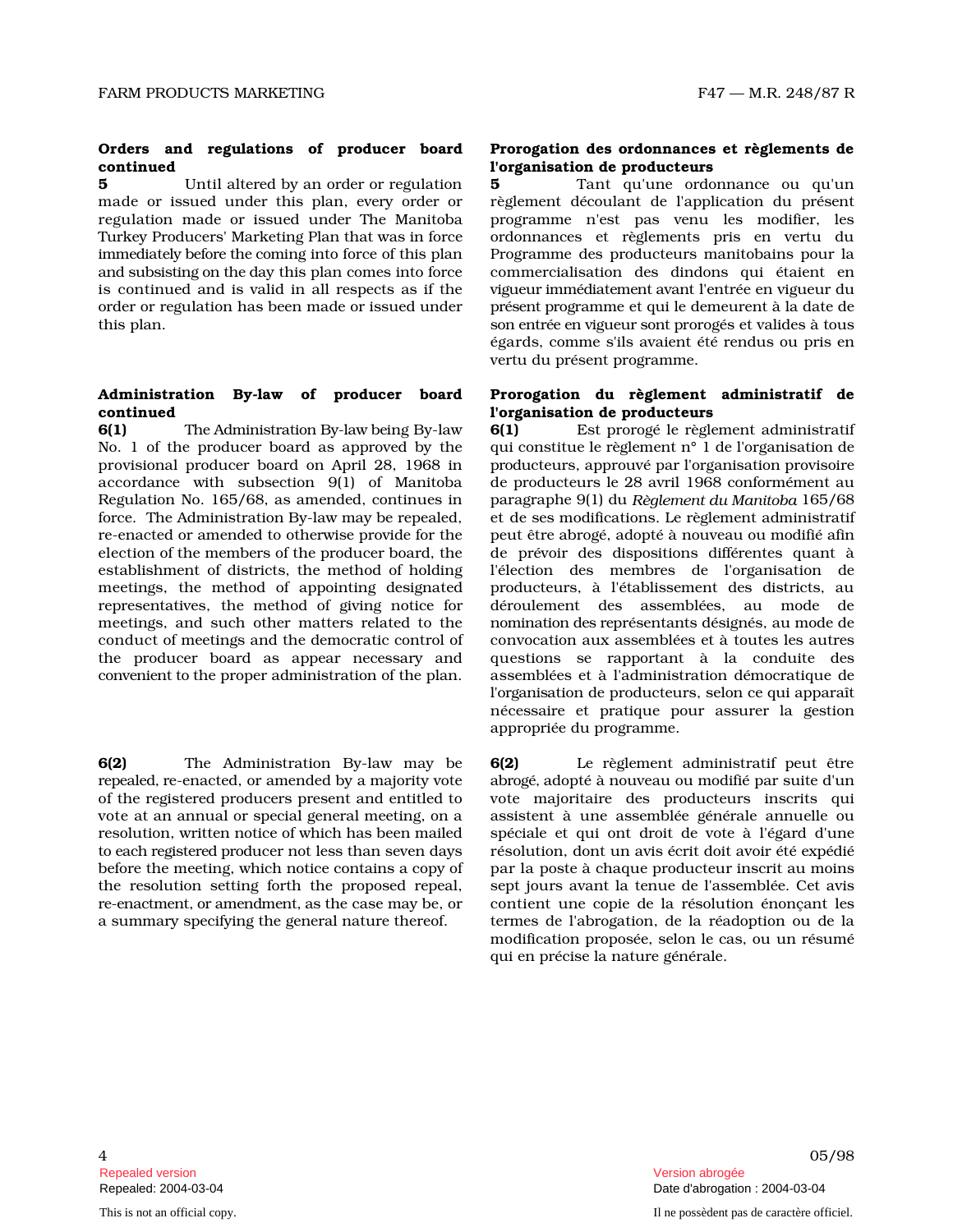6(3) The Administration By-law may also be **6(3)** Le r e p e al e d, re-enacted, or amended at any duly called and constituted annual or special general meeting of  $\quad$  à  $\,$ the registered producers, without the giving of the notice required in subsection (2), upon the passing producteurs of a resolution to that effect by the affirmative vote of 75% of those registered producers present an entitled to vote at the meeting. présents à l'assemblée et ayant droit de vote.

6(4) Any resolution proposing the repeal r e-enactment, or amendment of the Administration la By-law is subject to the approval of the Manitob c o uncil; and shall not take effect until a copy of the resolution is filed with the Manitoba council and approved by it. manitobain et son approbation par ce dernier.

### Fiscal year **Exercice**

7 The fiscal year of the producer board 7 L'exercice shall end on the last day of December in each year.

8 A qualified auditor to audit the books 8 Les producteurs inscrits nomment, par kept by the producer board shall be appointed by voie de résolution adoptée à l'occasion d'une resolution passed at an annual or general meeting of assemblée générale ou annuelle, un vérificateur the registered producers; and if an auditor is not so compétent pour vérifier les livres tenus par appointed, the producer board shall appoint an l'organisation de producteurs. Si ce mode de auditor.

### Officers **Cadres**

9(1) Members of the producer board shal meet forthwith following each annual meeting o registered producers, and shall elect a chairman and a vice - c h ai rm an fr om am o ng their number; and they may appoint a secretary and a treasurer and suc other officers as are deemed necessary; and suc other officers so appointed need not be members of nécessaire. the producer board.

9(2) The chairman, or in his absence o incapacity the vice-chairman, shall call and preside d'empêchement at all meetings of the producer board and at al special and annual meetings of the registered producers. assemblées s péc i a les et ann u elles des p r o d u c t e u r s

9(3) The officers of the producer board shall 9(3) carry out such duties as are assigned to them by the producer board. confiées par l'organisation de producteurs.

règlement administratif peut é g al e m e nt ê tre ab rogé, adopté à nouveau ou modifié l'occasion de toute assemblée générale annuelle ou spéciale dûment convoquée et constituée des inscrits, sans que ne soit envoyé l'avis r e qu is au p aragrap he ( 2 ), si u ne r ésolution à cet effet d est adoptée par 75 % des producteurs inscrits

 $6(4)$ Toute résolution proposant l'abrogation, réadoption ou la modification du règlement a administratif doit recevoir l'approbation du Conseil m an i t o b ai n. C ette r ésolution ne prend effet qu'après le dépôt d'une copie de celle-ci auprès du Conseil

de l'organisation d e producteurs prend fin le dernier jour de décembre de chaque année.

### Audit Vérification

n o m i n ati on n'est pas suivi, l'organisation nomme le vérificateur.

 $9(1)$ membres de l'organisation de f producteurs se réunissent immédiatement après c haque asse mb lée ann u ell e des producteurs inscrits afin de se choisir, parmi eux, un président et un h vice-président; ils peuvent également nommer un h secrétaire, un trésorier et tout autre cadre jugé Les autres cadres ainsi nommés n'ont pas à être membres de l'organisation de producteurs.

 $9(2)$ Le président ou, en cas d'absence ou de ce dernier, le vice-président, l convoque et dirige toutes les assemblées de l'organisation de producteurs ainsi que toutes les inscrits.

Les cadres de l'organisation de producteurs exercent les fonctions qui leur sont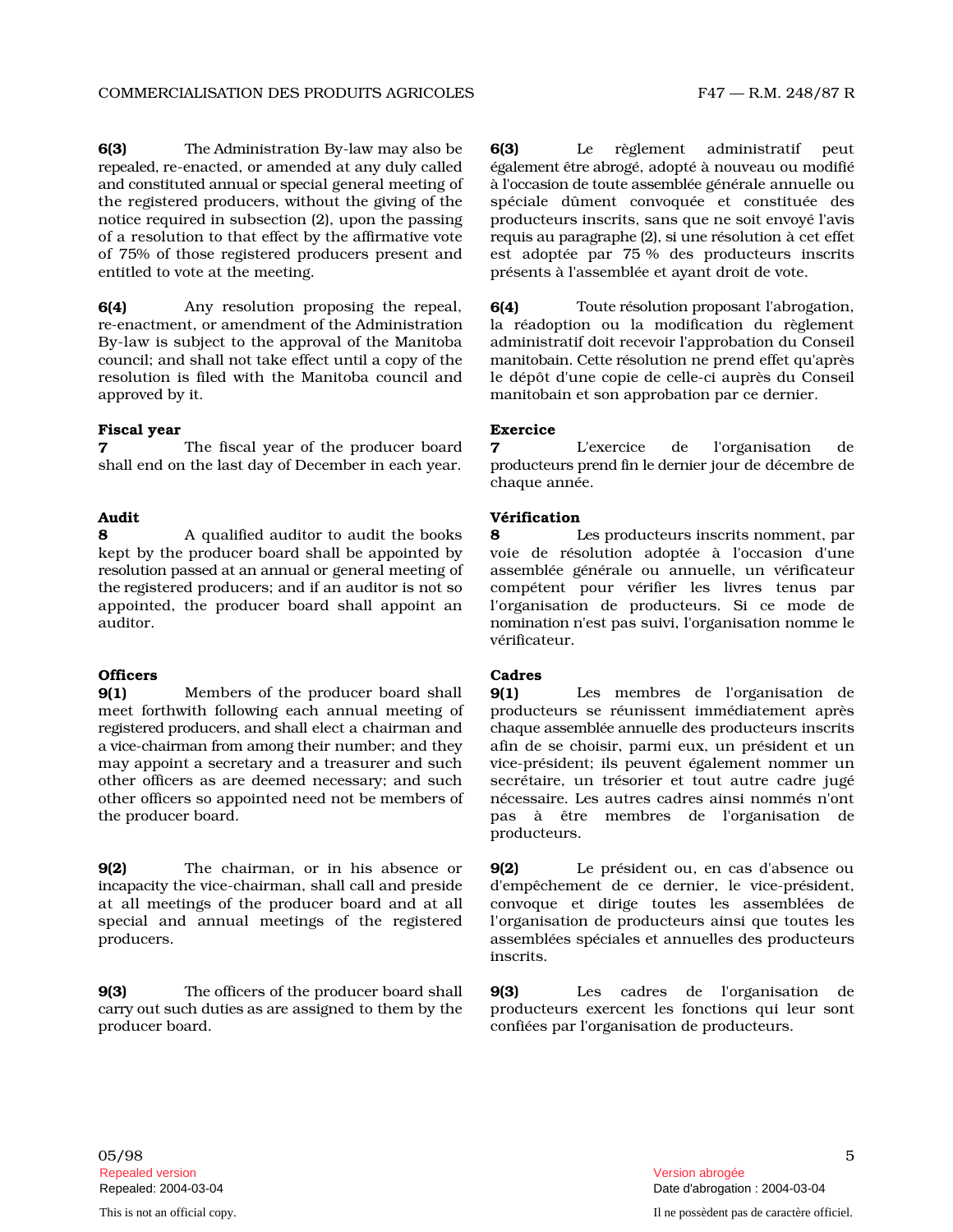### Committees Comités

10 The producer board may appoint suc c omm ittees as are dee m e d necessary or desirable for the proper operation of this plan; and it shall app o i nt such committees for such purposes as may be requested by the Manitoba council.

11 The chairman, officers and othe members of the producer board or of any committee appointed by the producer board may be paid such remuneration as may be fixed by resolution of the producer board; which shall be paid as an expense out of the general revenue of the producer board, and shown in the annual report presented to the ann u al mee ti ng of r e gi s t e r e d producers in each year; but any such resolution has no force or effect unless it is approved by the Manitoba council.

12(1) Every rule, regulation and order mad by the producer board under this plan, the Act o the regulations, shall be signed by the proper officers présent under the seal of the producer board, shall be numbered in consecutive order, and shall be open for inspection by any registered producer or by any person designated by the Manitoba council, at the head office of the producer board during regular business hours.

 $12(2)$ rules, regulations and orders mad by the producer board shall be reviewed and consolidated annually by the producer board. ordonnances qu'elle a pris.

 $12(3)$ producer board shall cause suc books and records to be maintained as may be required for the proper administration of this plan; a n d t h ose boo ks a nd rec o r ds s h all be o p en fo inspection by the Manitoba council at any reasonable time. moment raisonnable.

 $12(4)$ producer board shall maintain head office; and it shall make the location thereo known to those persons carrying on business wit the producer board.

h 10 L'organisation de producteurs peut n omm er les c o m i tés jugés nécessaires ou opportuns pour la bonne marche du présent programme. L'o rganisation est par ailleurs tenue de nommer les comités nécessaires aux fins exigées par le Conseil manitobain.

### Remuneration **Remuneration** Rémunération

r 11 Le président, les cadres et les autres membres de l'organisation de producteurs ou des nommés par cette dernière reçoivent la rémunération que fixe, par résolution, l'organisation de producteurs. Cette rémunération est versée sur les revenus généraux de l'organisation de producteurs et elle est consignée au rapport présenté à l'assemblée annuelle des producteurs inscrits. C e p e n d an t, u ne t e lle résolution ne prend effet qu'au moment de son approbation par le Conseil manitobain.

### Duties of the producer board Fonctions de l'organisation de producteurs

 $12(1)$ règles, règlements et ordonnances r pris par l'organisation de producteurs en vertu du programme, de la *Loi* ou de son règlement d'application sont signés par les cadres compétents et p o rt e nt le sce au de l'organisation de producteurs. Ces règles, règlements et ordonnances sont n u m é r otés consécutivement et doivent être mis à la disposition de tout producteur inscrit ou de toute désignée par le Conseil manitobain pour fins d'examen, au siège social de l'organisation, durant les heures normales d'ouverture.

e 12(2) Chaque année, l'organisation d e p r o d u c t e u rs révise et r efond les règles, règlements et

12(3) L'o rganisation de producteurs fait tenir les livres et les registres nécessaires à la bonne a d m i n i s tration du présent programme. Ces livres et r ces registres doivent être mis à la disposition du Conseil manitobain pour fins d'examen, à tout

 $12(4)$ L'o rg an i s ation de producteurs garde un siège social dont l'adresse doit être donnée à toutes les personnes faisant affaire avec elle.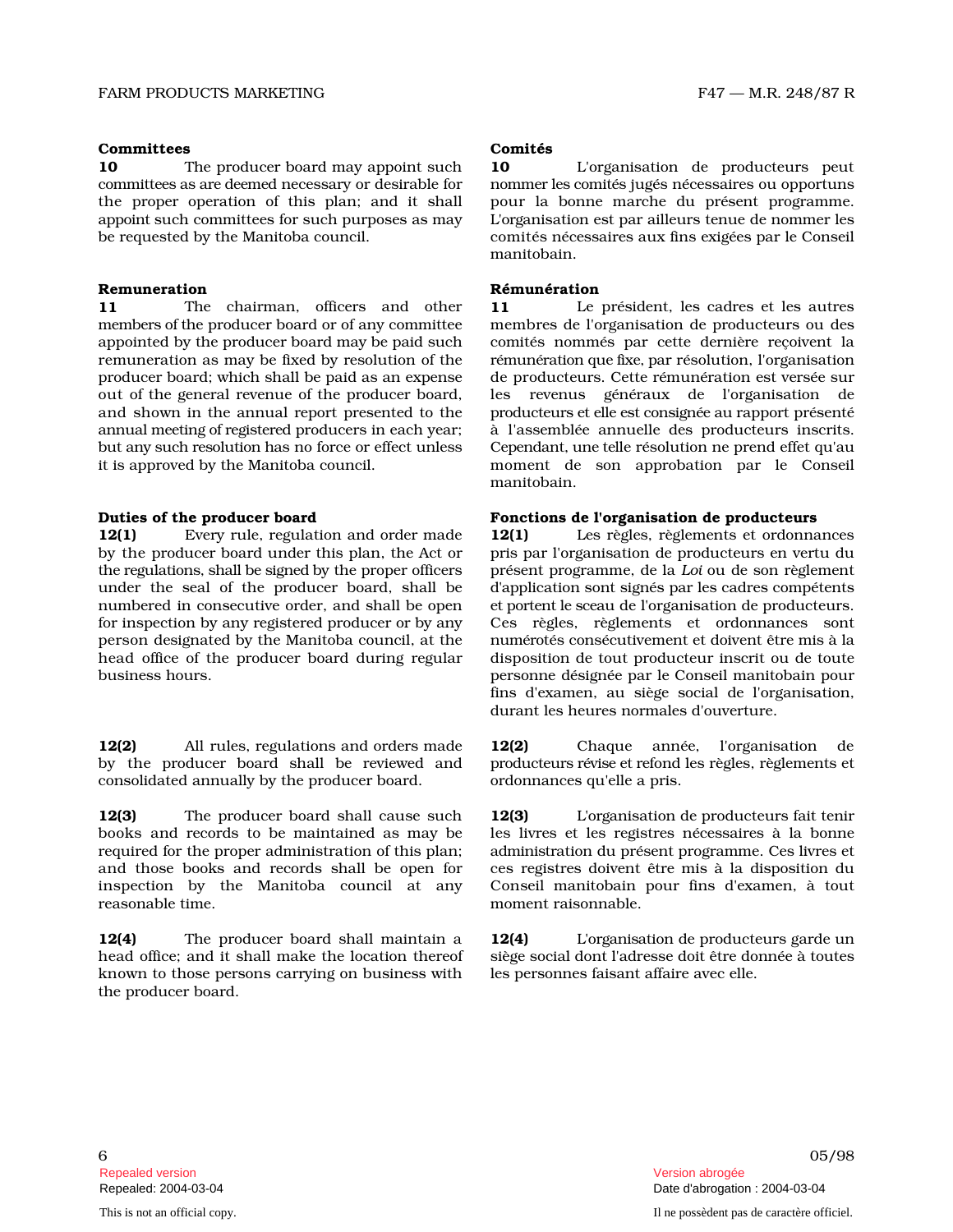$12(5)$ producer board shall hold a annual meeting of the registered producers each y e ar within six months following the fiscal year end producteurs of the producer board; and it may hold such other special meetings as are deemed necessary or advisable. **and a** opportunes.

 $12(6)$ producer board shall report to th annual meeting of the registered producers and to the Manitoba council, in respect of the activities of the producer board, and the annual report shall c o n t ain a c o py of the au d ited financial statements of the producer board for the last previous fiscal year. pour l'exercice précédent.

 $12(7)$ producer board shall provide suc other reports and information as may be required from time to time by the Manitoba council. par le Conseil manitobain.

### General powers of the producer board Pouvoirs

13 In carrying out its duties and functions **producteurs** the producer board may 13

(a) open bank accounts in the name of the producer board and appoint signing officers;

(b) borrow money on its credit and give security for money borrowed; b) emprunter et offrir des garanties;

(c) enter into agreements with registered producers and any other persons respecting the production and marketing of the regulate product; réglementé;

(d) acquire and hold real and personal property in i ts n a m e; m o r t g a ge a ny s u ch property for the purpose of the producer board and sell or otherwise dispose of any such property when no longer requir board;

(e) purchase, store, process or sell the regulated produit réglementé; product;

(f) advertise and promote the turkey industry in such a manner as it may deem advisable, and compile, publish, distribute and furnis information with respect thereto; and

(g) establish branch offices.

n **12(5)** Chaque année, dans les six mois qui suivent la fin de son exercice, l'organisation de tient une assemblée annuelle des producteurs inscrits. L'organisation peut aussi tenir les assemblées spéciales jugées nécessaires ou

12(6) L'organisation de producteurs présente le rapp o rt de ses a c tivi t és à l'assemblée annuelle des producteurs inscrits et au Conseil manitobain. Le rapport annuel renferme une copie des états financiers vérifiés de l'organisation de producteurs

h **12(7)** L'organisation de producteurs fournit tous les autres rapports et renseignements exigés

### néraux de l'organisation d e

Dans l'exercice de ses attributions, l'organisation de producteurs peut :

des comptes bancaires à son nom et nommer des fondés de signature;

c) conclure, avec les producteurs inscrits et d'autres personnes, des ententes concernant la d production et la commercialisation du produit

> d ) a c qu é rir et détenir en son nom des biens réels ou personnels, les hypothéquer aux fins de ses activités ou encore les vendre ou les aliéner de quelque autre façon lorsqu'ils ne sont plus nécessaires aux fins qu'elle poursuit;

> e) acheter, emmagasiner, traiter ou vendre le

du secteur du dindon qui lui semblent opportunes, et compiler, publier, diffuser et fournir des renseignements à cet égard; f) m e n er les a c tivi t és de publicité et de promotion

g) établir des succursales.

05/98 Repealed version abrogée et al. Alian abrogée et al. Alian abrogée et al. Alian abrogée et al. Alian abrogée e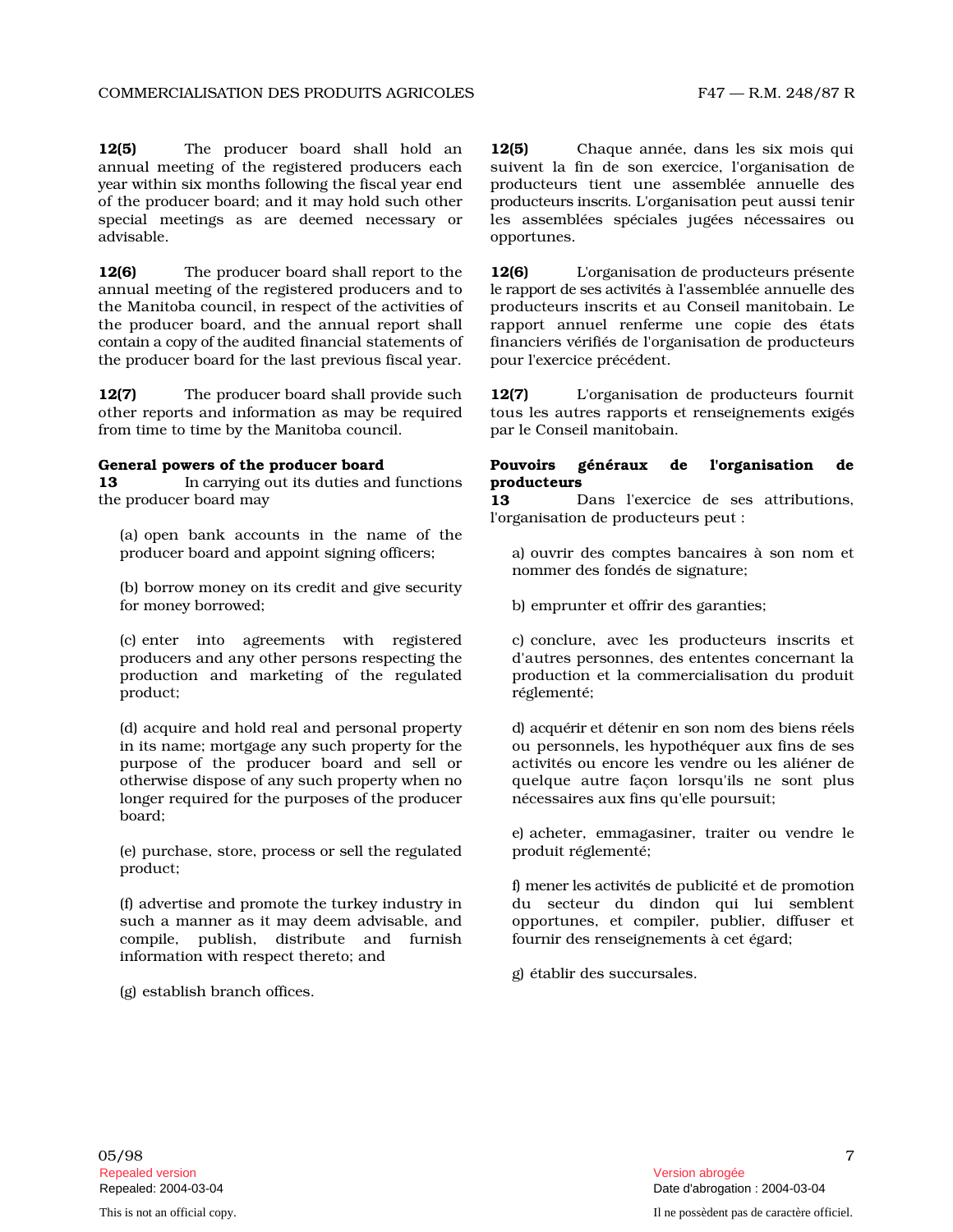14(1) The regulated product is under th jurisdiction of the producer board. 14(1)

14(2) The producer board has all of the powers  $14(2)$ and rights of a producer board as set out in the Act and the regulations made under the Act.

14(3) The regulated product may b controlled, regulated, processed and marketed by the contrôler, producer board. <br> produit réglementé.

 $14(4)$ producer board is vested with th p owe r necessary to effectively achieve the objectives of the plan and promote, control and regulate the m arke ti ng of th e regulated product that is produced within the Province and to prohibit such marketing in whole and in part.

14(5) Subject to the Act, the producer boar may do such acts and make such rules, orders and producteurs regulations as it deems necessary or advisable t enable it to administer this plan effectively and to c ontrol and regulate the marketing of the regulated product.

15(1) The producer board may requir producers of the regulated product, except those exempt fr om registering pursuant t o subsection 27(3) of this Part, to register with o obtain licenses from the producer board on suc conditions and in such form and for such fees as the producer board may determine, and may cancel, suspend and reinstate any such registration o license.

15(2) The producer board shall keep an maintain at its head office a register containing the names and addresses of each registered or licensed producer of the regulated product. licence de production du produit réglementé.

e producteurs en matière de commercialisation Le produit réglementé relève de la compétence de l'organisation de producteurs.

L'organisation de producteurs détient t o us l es pouvoirs et les droits d'une organisation de producteurs aux termes de la Loi et de ses règlements d'application.

e 14(3) L'organisation de producteurs peut réglementer, traiter et commercialiser le

e 14(4) L'organisation de producteurs est investie des pouvoirs nécessaires pour réaliser efficacement les objectifs du présent programme ai n si que p o ur promouvoir, contrôler et réglementer la c omm e r c ialisation du produit réglementé produit dans la province et pour en interdire la commercialisation, en tout ou en partie.

 $14(5)$ S o us réserve de la *Loi*, l'organisation de peut poser les actes et prendre les o règles, les ordonnances et les règlements qui lui apparaissent nécessaires ou opportuns afin d'a d ministrer efficacement le présent programme et d e contrôler et de réglementer la commercialisation du produit réglementé.

### Registration of producers Inscription des producteurs

Sensity of the producer board with the producer board with the producer board in the product board of the product board of the product board of the product board of the product board of the product board of the product bo  $15(1)$ À l'exception des producteurs qui en sont exemptés en vertu du paragraphe 27(3) de la présente partie, l'organisation de producteurs peut r exiger des producteurs d'un produit réglementé h qu'ils s'inscrivent auprès de l'organisation de producteurs ou qu'ils obtiennent de cette dernière une licence selon les conditions, la formule et les r droits prescrits par l'organisation qui peut aussi annuler, suspendre ou redonner effet à ces inscriptions et à ces licences.

 $15(2)$ L'organisation de producteurs garde, à son siège social, un registre des noms et adresses des producteurs inscrits et des titulaires d'une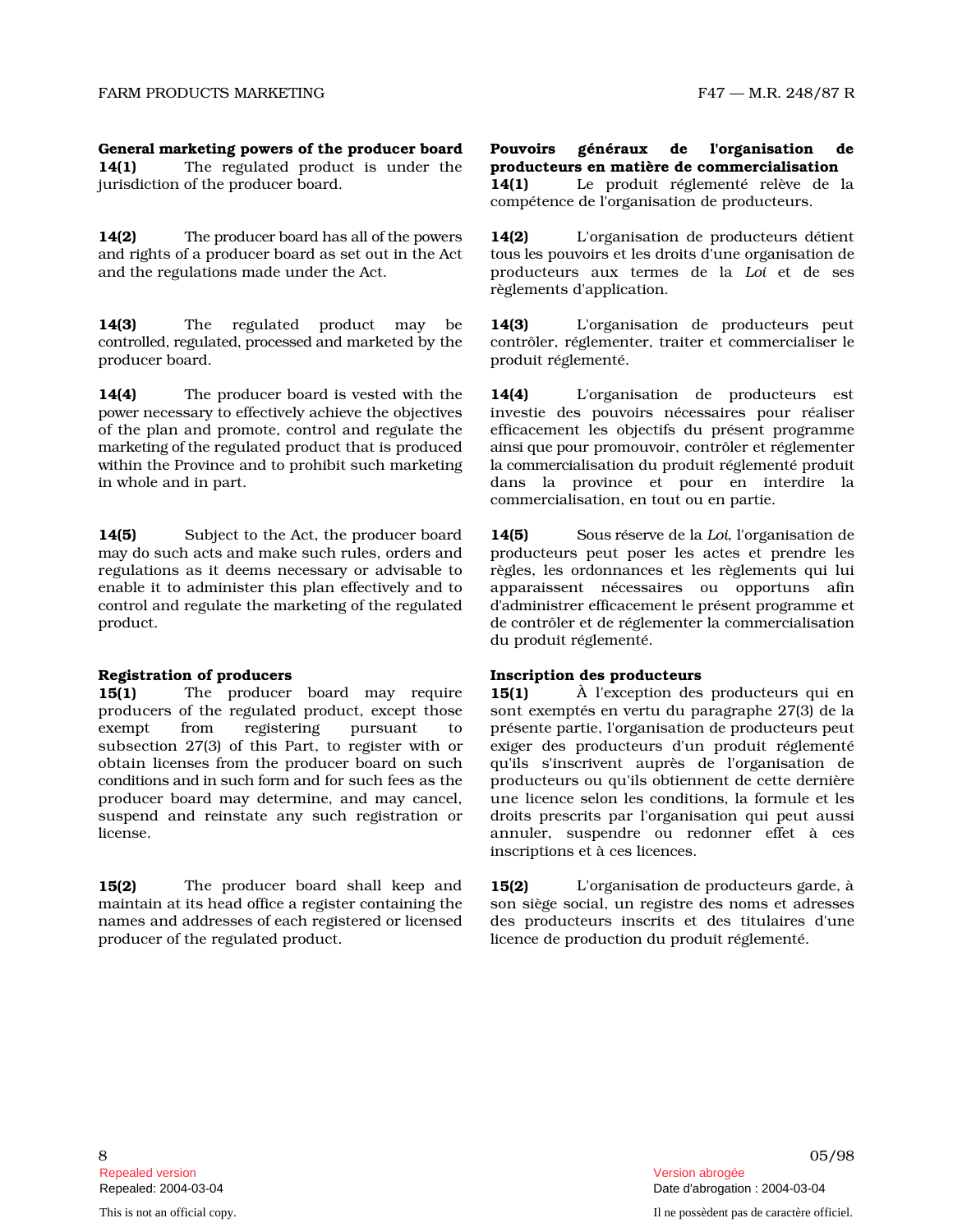$15(3)$ producer board may cancel o suspend the registration or license of a producer wh o, in i ts o p i n i o n, is not entitled to be registered or licensed or who fails to comply with the Act an regulations, or the rules, orders, or regulations of the se producer board, or any terms or conditions of any registration or license granted by the produce board.

15(4) Written notice of intention to cancel o suspend the registration or license of a produce s h all be se rved on h im by the producer board, either in person or by registered mail, at least two weeks prior to the date of cancellation or suspension.

15(5) Any producer who objects to th cancellation or suspension of his registration or license by the producer board may notify the secretary thereof of his objections, and the grounds thereof; and if he is not satisfied he may refer th matter to the Manitoba council, which may hear the n'obtient producer or the producer board, or both of them, and m ay confirm the cancellation or suspension, or o r d er the r e i n s t at e ment of the registration or license of the producer, and the decision of the Manitoba council is final.

16 The producer board may mak regulations imposing fees, levies and charges payable to it or on its behalf on producers of the regulated product and providing for the collection as produit its agent of such fees, levies and charges and th remission thereof to it by any person engaged in the prenant marketing of such regulated product. réglementé et qui est à ces fins son mandataire.

### Penalties Peines

17 The producer board may mak regulations controlling the quantity, quality, variety, prendre c l ass o r grade of any regulated product that may be marketed by imposing penalties on producers.

18 No regulation made under sections 1 or 17 s h all bec o me effec t ive u n til app r oved by t h e Manitoba council. **All inclusive conservative entity of the Consection** approuvé par le Conseil manitobain.

r **15(3)** L'organisation de producteurs peut ann u l er ou suspendre l'inscription ou la licence des producteurs qui, à son avis, n'ont pas le droit d'être d inscrits ou d'ê t re t i t u l a i res d'u ne licence, ou qui ne conforment pas à la *Loi* et à son règlement d'application, ou aux règles, ordonnances et r règlements de l'organisation de producteurs, ou à quelque modalité ou condition de l'inscription ou de la lice nce accordée par l'organisation d e producteurs.

r 15(4) L'organisation de producteurs doit r signifier, à personne ou par courrier recommandé, au producteur dont elle entend annuler ou s u s p e n d re l'i nscription ou la licence un avis écrit de son intention, au moins deux semaines avant la date de l'annulation ou de la suspension.

15(5) Le producteur q ui s'opp ose à l'annulation ou à la suspension de son inscription ou de sa licence par l'organisation de producteurs peut aviser le secrétaire de cette dernière de son e opposition et de ses motifs de contestation. S'il pas satisfaction, il peut renvoyer la question devant le Conseil manitobain, qui peut entendre le producteur ou l'organisation de producteurs, ou les deux, et qui peut confirmer l'ann u lation ou la suspension de l'inscription ou de la licence du producteur ou y redonner effet. La décision du Conseil manitobain est définitive.

### Fees, levies and charges Droits, contributions et charges

e 16 L'o rg an i s ati on de producteurs peut, par r è gl ement, imposer en sa faveur ou en son nom des d r o i t s, c o n tributions et charges aux producteurs du réglementé et prévoir la perception de ces e droits, c o n t r i b u t i o ns et charges par toute personne part à la commercialisation du produit

e 17 L'organisation de producteurs peut des règlements contrôlant la quantité, la qualité, la variété, la catégorie ou d'autres c ara c t é ri s ti ques de tout produit réglementé qui peut être commercialisé, en imposant des peines aux producteurs.

### Approval of Manitoba council Approbation du Conseil manitobain

6 **18** Aucun règlement pris en application des arti c les 16 et 17 n'entre en vigueur avant d'avoir été

05/98 Repealed version Version abrogée 9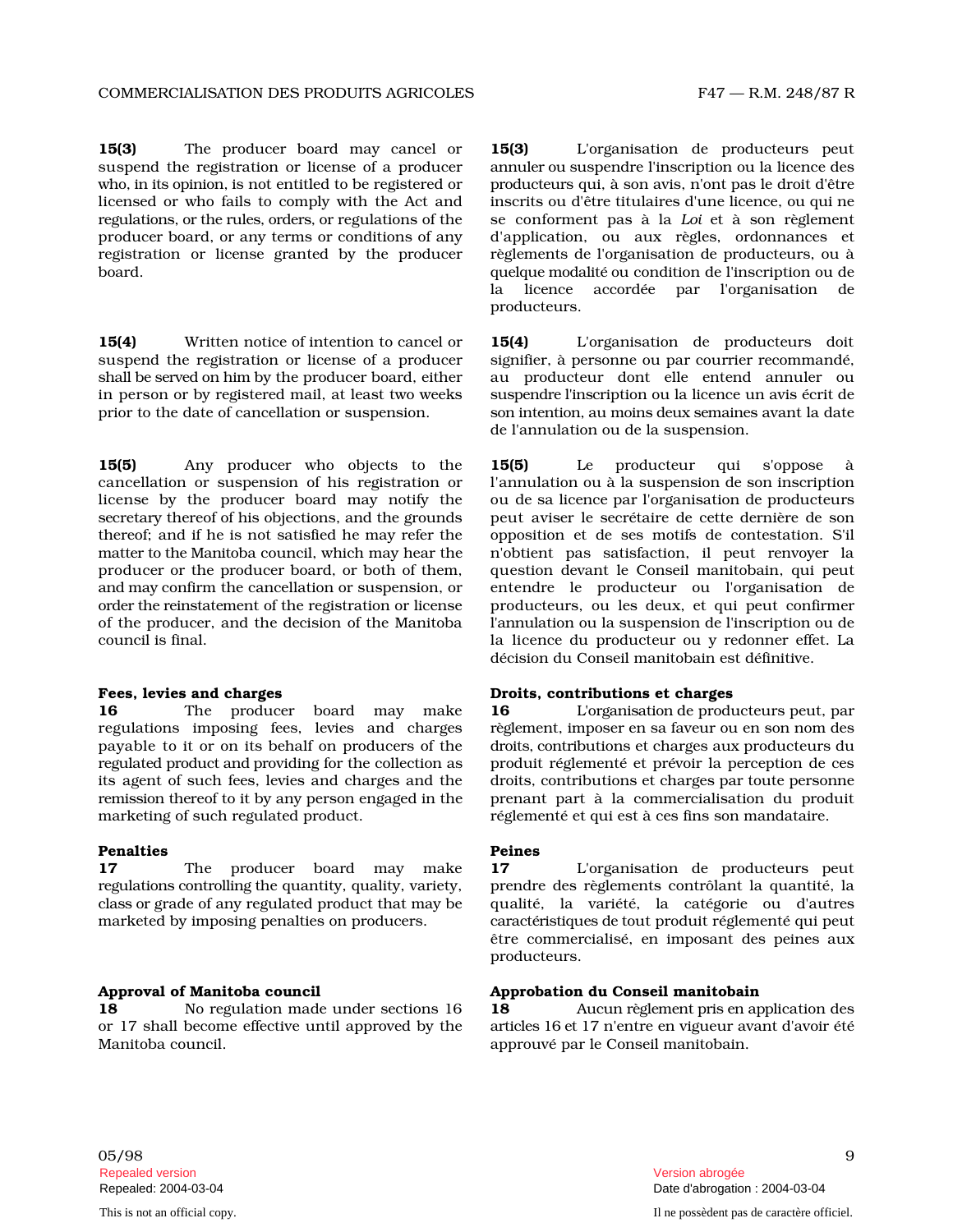19 Any person who is exempt from 19 registering with the producer board pursuant t subsection 27(3) of this Part during the whole of a fisc al y e ar of the p r o d ucer b o ard an d from whom fees have been collected and paid to the producer board d u ri ng s u ch fiscal year, may apply in writing, in the m ann er and in the form prescribed by the producer board, for a refund of such fees paid by him and upon proof of such payment, such money shall be refunded to him. Application for the refund of any fees p a id d u r i ng a fisc al y e ar of the producer board may be made at any time after the end of such fiscal year but the right to apply for such refund shal expire four (4) months after the end of such fiscal

 $20(1)$ producer board may make order determining the quantity, quality, variety, class or grade of a regulated product that may be marketed at any time or in any place by a producer.

20(2) A quota allotted to a producer by th producer board belongs to the producer board. N person shall transfer, assign or sell a quota t another person. No person shall offer to transfer, assign or sell a quota to another person, or receive payment for a quota, or offer to buy a quota from a contingent à producer, or make a payment to a producer for a quota.

M.R. 29/94

20(3) Notwithstanding anything contained in **20(3)** Par th is sec ti on, where a producer intends to sell, lease, lice nse or o therwise assign any facility used by him, ve th e producer board may reduce or cancel the quota of the producer so selling, leasing, licensing or otherwise assigning such facility or may re-allot t the person so acquiring the facility a quota i res pect of that facility either on a temporary or on a permanent basis. installation, temporairement ou en permanence.

### Rebate of fees and the contract of fees and the Remboursement des droits and Remboursement des droits

Les p e r s onnes exemptes, conformément o au paragraphe 27(3) de la présente partie, de l'obligation de s'inscrire auprès de l'organisation de p roducteurs pendant toute la durée de l'exercice de tte dernière, et desquelles on a perçu des droits qui ont été remis à l'organisation durant l'exercice en question, peuvent demander par écrit, de la manière et au moyen de la formule prescrites par l'o rg an isation, le remboursement des droits qu'elles ont payés et l'obtenir sur preuve du paiement. Les demandes de remboursement de droits payés au cours d'un exercice d'une organisation de l producteurs p e uve nt ê t re présentées en tout temps après la fin de cet exercice, mais le droit de year. The contract of the contract of the contract of the contract of the contract of the contract of the control of the contract of the contract of the contract of the contract of the contract of the contract of the contr quatre mois après la fin de l'exercice en question.

### Marketing quotas Contingents de commercialisation

 $20(1)$ L'o rg an i s ati on de producteurs peut, par ordonnances, déterminer la quantité, la qualité, la variété, la catégorie ou les autres caractéristiques du produit réglementé d'un producteur, qui peut être commercialisé à tout moment et en tout lieu.

e 20(2) Le contingent qu'attribue l'organisation o de producteurs à un producteur appartient à o celle-ci. Nul ne peut transférer, céder ni vendre un contingent à une autre personne. De plus, nul ne peut offrir de transférer, de céder ni de vendre un une autre personne, recevoir un paiement en contrepartie d'un contingent, offrir d'a c h e t er un contingent d'un producteur ni faire un paiement à un producteur pour un contingent.

### R.M. 29/94

dérogation aux dispositions du présent article, si un producteur a l'intention de n d r e, de louer, de céder de quelque autre manière u ne i n s t all ati on dont il se sert, ou encore d'accorder une licence à cet égard, l'organisation de o producteurs peut réduire ou annuler le contingent n de ce producteur ou allouer à la personne qui acquiert l'installation un contingent visant cette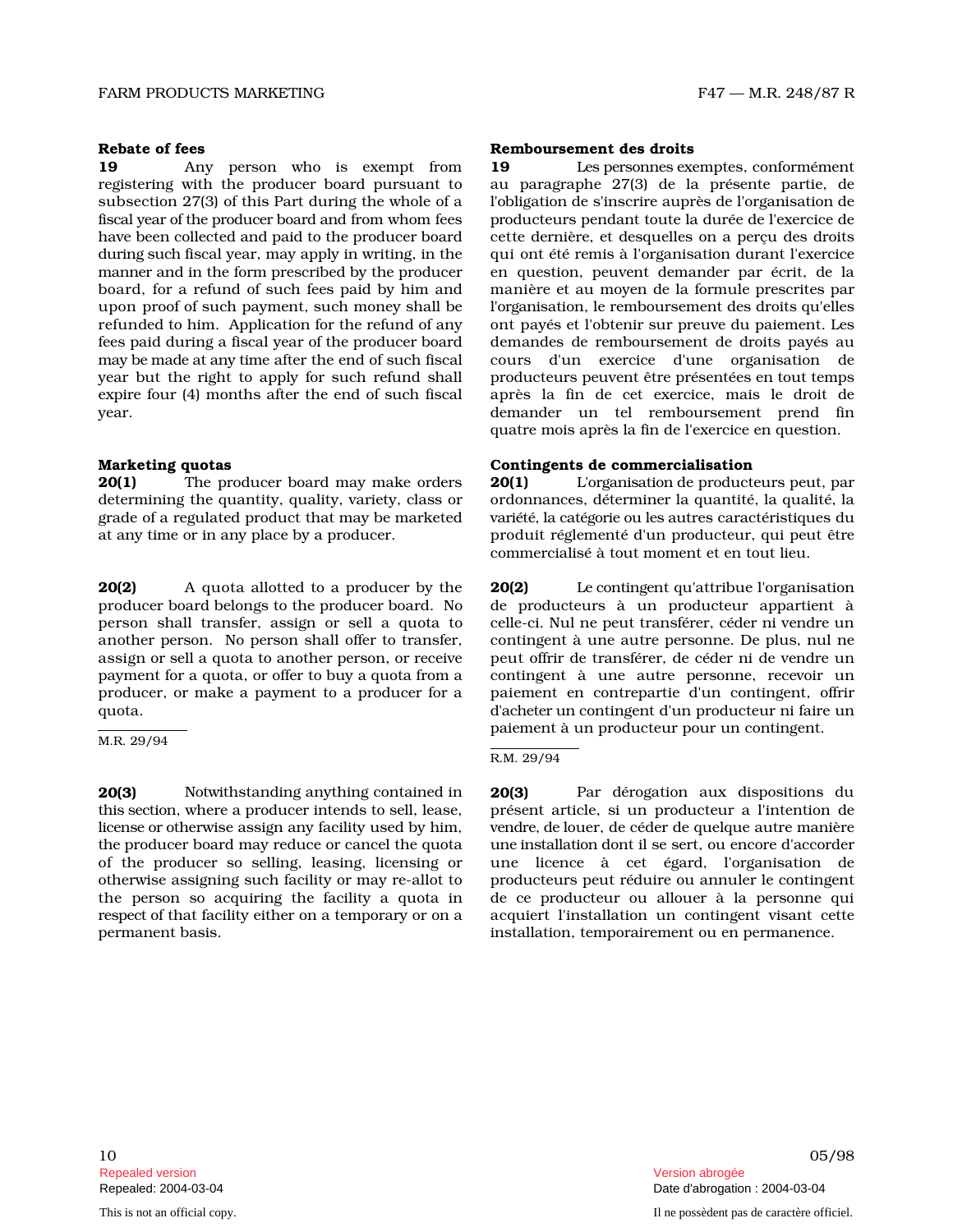20(4) Where a quota has been issued in th name of an association, partnership, body corporate, association, à tru s t or o th er organization, the producer board may personne reduce or cancel the quota if there is a change in the organisation, legal or beneficial ownership of that association, partnership, body corporate, trust or other such association.

M.R. 29/94

20(5) The producer board may reduce o cancel a quota allotted to a producer who has entered into a contract or an agreement that would deprive him of the right to the proceeds from the marketing of his regulated product.

M.R. 29/94

**21** No order made under section 20 shal become effective until approved by the Manitoba council. d'avoir été approuvée par le Conseil manitobain.

**22** The producer board may make order determining the time and place at which, and the agency through which, a regulated product, or any vari e ty, class or grade thereof, shall be marketed by a producer thereof.

23(1) The producer board may conduct a pool  $23(1)$  L'organisation for the distribution of all monies received from the sale of the regulated product.

23(2) The producer board shall, afte deducting all necessary and proper disbursement and exp e nses, and after making such allowances for reserves as may be approved by the Manitoba council, distribute the remainder of the monies received from the sale of such regulated product i such manner that each producer receives from the remainder of the monies received from the sale a share thereof relative to the quantity, quality, vari e ty, grade, class or size of the regulated product a livré. delivered by him.

 $20(4)$ Si un contingent à été alloué à une une société de personnes, à une morale, à une fiducie ou à toute autre l'organisation de producteurs peut réduire ou annuler le contingent s'il y a modification à la propriété en common law ou à la propriété bénéficiaire de l'association, de la société de p e r s onnes, de la p e r s onne morale de la fiducie ou de toute autre association de ce genre.

R.M. 29/94

r **20(5)** L'organisation de producteurs peut réduire ou annuler un contingent attribué à un producteur qui a passé un contrat ou une entente aux termes duquel il serait privé de son droit au produit découlant de la commercialisation de son produit réglementé.

R.M. 29/94

### Approval of Manitoba council Approbation par le Conseil manitobain

21 Aucune ordonnance rendue e en application de l'article 20 n'entre en vigueur avant

### Directed marketings Ordres relatifs à la commercialisation

22 L'o rg an i s ati on de producteurs peut, par ordonnance, déterminer le moment et le lieu de commercialisation, par un producteur, d'un produit r é gl e m enté, selon ses variétés, ses catégories ou ses caractéristiques et déterminer l'organisme qui doit le commercialiser.

### Pooling Mécanisme central de distribution

de producteurs peut mettre en place un mécanisme central pour la des sommes provenant de la vente du produit réglementé.

 $23(2)$ L'o rg an i s ati on de p r o d u cteurs distribue, s après déduction des dépenses nécessaires et appropriées et après avoir constitué les réserves que peut approuver le Conseil manitobain, le solde c r é d i t e ur rés u l t ant de la ve n te du produit réglementé n de sorte que chaque producteur reçoive une quote-part qui soit fonction de la quantité, de la qualité, de la variété, de la taille, des catégories et d'autres caractéristiques du produit réglementé qu'il

 $05/98$  and  $11$ Repealed version Version abrogée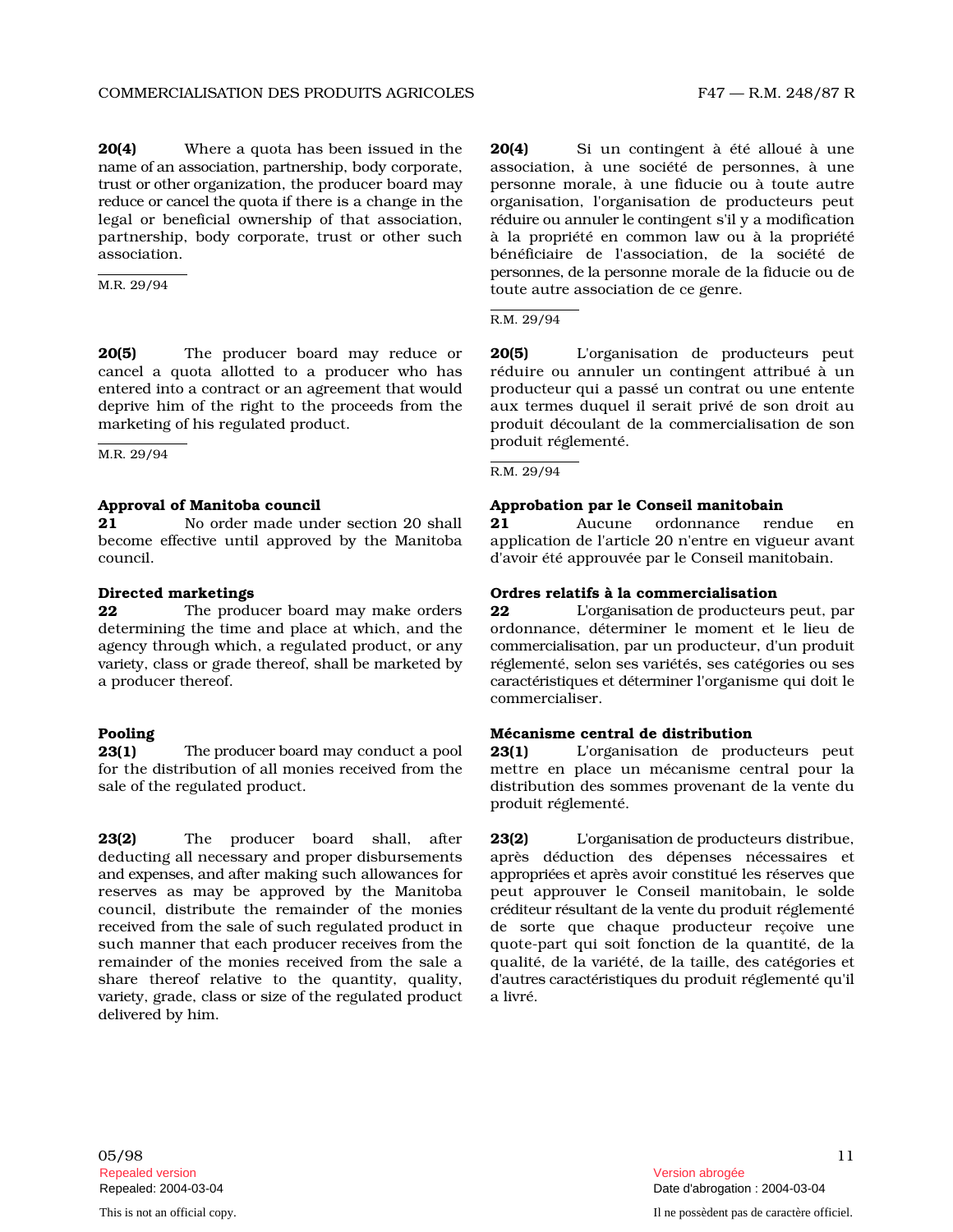distributed to the producer.

23(3)

**24** The producer board may make order requiring a producer of, or any person engaged i marketing, a regulated product, to report to it a information respecting the marketing of th regulated product.

### Prices **Prices**

**25** The producer board may make order fixing minimum prices, or maximum prices, or both maximum prices and minimum prices, or a price, at ou which a regulated product or any variety, class or grade thereof may be sold by any producer. ses variétés, catégories ou caractéristiques.

### Certification of capacity of facilities

26 The producer board may certify th capacity of a registered producer's facility and i allotting a quota to that registered producer may make it a condition of such quota that the turkeys raised or ke pt by h im m u st be raised or kept in such d'un facility or that turkeys marketed by him must be produced on or in such facility.

26.1 The producer board may 26.1

(a) establish or assist in the establishment of p r o gram s for the p reve n ti on or control of diseases a) établir that may impact on the regulated product an may provide assistance to the owner of any an i m al des the tu rkey i ndustry or in the public interest; and

(b) initiate, encourage, support and conduc programs and research into any aspect contributing to the production, quality or market b) mettre development of the regulated product;

and m ay use fees, levies or charges imposed by it for such purposes. marché du produit réglementé.

ake an initial 23(3) later L'organisation de producteurs peut effectuer un versement dès la livraison du produit e éréglementé et verser le solde de manière successive jusqu'à ce que le producteur ait reçu son dû.

### Information Renseignements

24 L'o rg an i s ati on de producteurs peut, par n ordonnance, exiger d'un producteur ou d'une ny personne prenant part à la commercialisation d'un e produit réglementé de lui faire rapport de tout renseignement relatif à la commercialisation de ce produit.

s 25 L'o rg an i s ati on de producteurs peut, par ordonnance, fixer des prix minimums ou maximums les deux, ou un prix auxquels un produit r é gl e m e n té p e ut ê tre vendu par un producteur selon

### Attestation de la capacité de production des installations

n 26 L'organisation de producteurs peut attester la capacité de production des installations d'un producteur inscrit et peut assujettir l'octroi contingent, à la condition que les dindons é levés ou g ar dés p ar le p r o ducteur le soient dans ces i n s t all ati o n s, ou que les d indons commercialisés par le producteur soient produits dans ces installations.

### Special programs and the extended programmes spéciaux

La Commission peut, à l'aide des droits, contributions ou charges qu'elle a imposés,

ou aider à l'établissement de d programmes de prévention ou d'enraiement des maladies pouvant avoir un effet dommageable sur le produit réglementé, et elle peut fournir de l'aide au propriétaire qui détruit ou élimine un dans l'intérêt public; animal dans l'intérêt de l'industrie du dindon ou

> en oeuvre, encourager, a i d e r financièrement et diriger les programmes et la l'am éli o ration, la qualité ou le développement du recherche portant sur les facteurs favorisant

M.R. 29/94 R.M. 29/94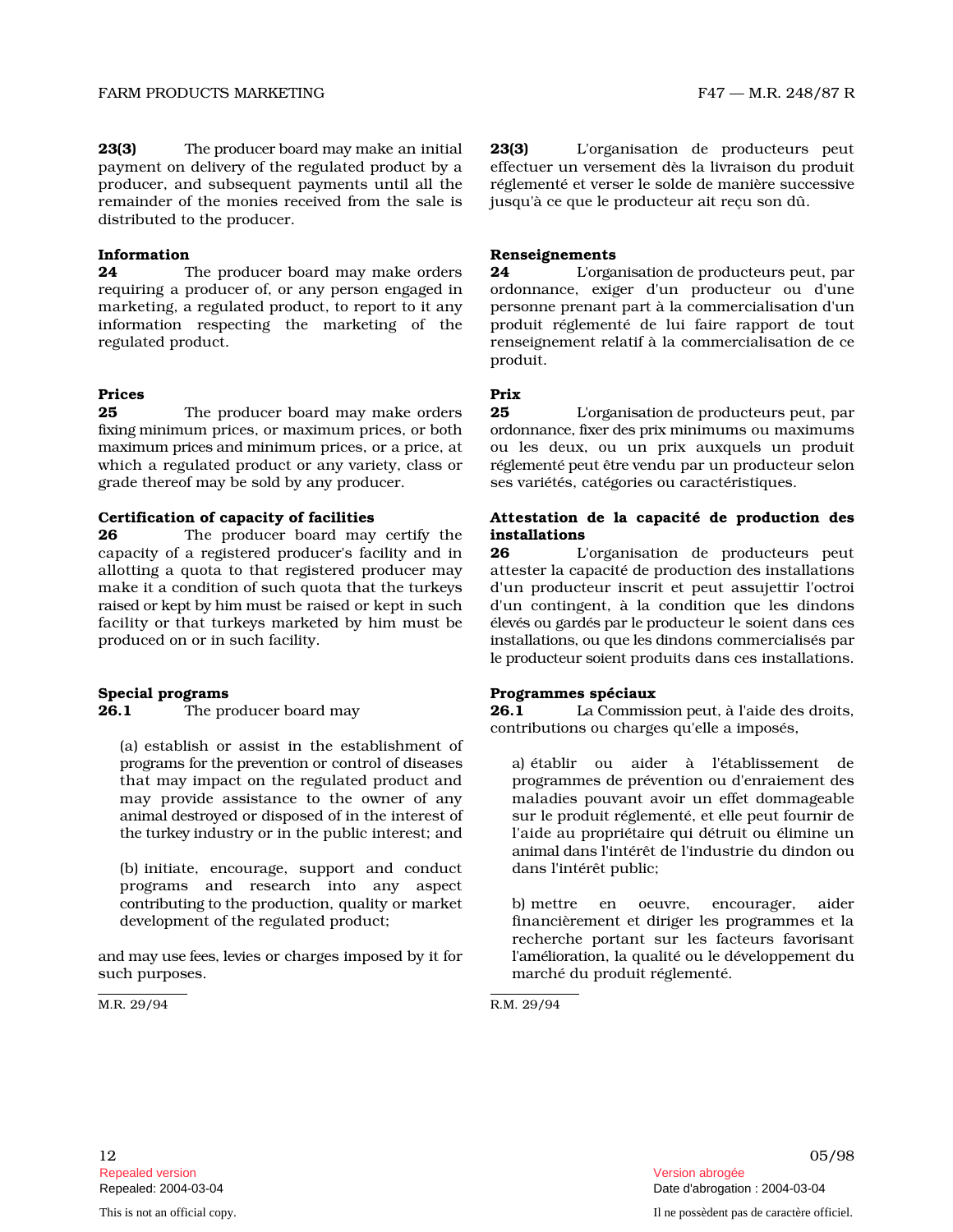### Exemptions Exemptions

27(1) The producer board may exempt fro any rule, order or regulation any person or class of persons engaged in the production or marketing of the regulated product or any class, variety or grade prenant thereof.

27(2) This regulation does not apply to a person who is exempt from registering with the producer board under subsection (3) hereof i respect of any turkey raised by that person and delivered by him directly to an individual fo consumption by that individual and his immediate family or any one of them.

27(3) Any person in any year who, in the year 27(3) La imm e d i ately preceding that year, has marketed less than 100 turkeys raised or kept by him, is exempt from registering with the producer board, until such time in that year that he does market in that year 100 or more turkeys; but where two or more persons r a ise or keep turkeys, in partnership, or in cette c i rcumstances in which there is a sharing by them, personnes whether familial, communal, or otherwise, of facilities, labour, or services provided, directly or indirectly, by all or any of them, or pursuant to a contract jointly or severally with the same corporation, firm, or individual for the purposes of th is exe m p ti on any turkeys marketed in any year by o ne of these p e r s o ns m ay be dee med by the producer board to have been marketed in that year by the other or others.

M.R. 29/94

m **27(1)** L'organisation de producteurs peut exe m p t er de l'application de quelque règle, ordre ou règlement, toute personne ou catégorie de personnes part à la production ou à la commercialisation du produit réglementé de toute catégorie, variété ou caractéristique.

 $27(2)$ p rése nt règlement ne s'applique pas aux personnes qui sont exemptées, en vertu du n paragraphe (3), de l'inscription auprès de l'organisation de producteurs à l'égard des dindons r qu'elles élèvent et livrent directement à un particulier pour être consommés par ce dernier et p ar sa famille imm é diate ou par quelque membre de la famille.

personne qui, dans une année donnée, a commercialisé moins de 100 dindons qu'elle a ell e - m ê me é levés ou g ar dés, n'est pas tenue, au c o u rs de l'année qui suit, de s'inscrire auprès de l'organisation de producteurs tant qu'elle n'a pas commercialisé 100 dindons ou plus au cours de année. Cependant, dans les cas où deux ou p l us é lève nt ou g a r d e nt des dindons, d ans le cadre d'une société en nom collectif ou d'un partage de nature familiale, communale ou autre d'installations, de main-d'oeuvre ou de services fournis directement ou indirectement par toutes ces p ersonnes ou certaines d'entre elles, ou dans le cas d'un contrat c o n c lu conjointement o u i n d ivi d u ell e m e nt avec la m ême corporation, firme ou personne, pour les fins de la présente exemption, l'organisation de producteurs peut considérer les dindons commercialisés au cours d'une année par l'une de ces personnes comme ayant été commercialisés au cours de cette même année par les autres personnes concernées.

R.M. 29/94

 $05/98$  and  $13$ Repealed version abrogée et al. Alian abrogée et al. Alian abrogée et al. Alian abrogée et al. Alian abrogée e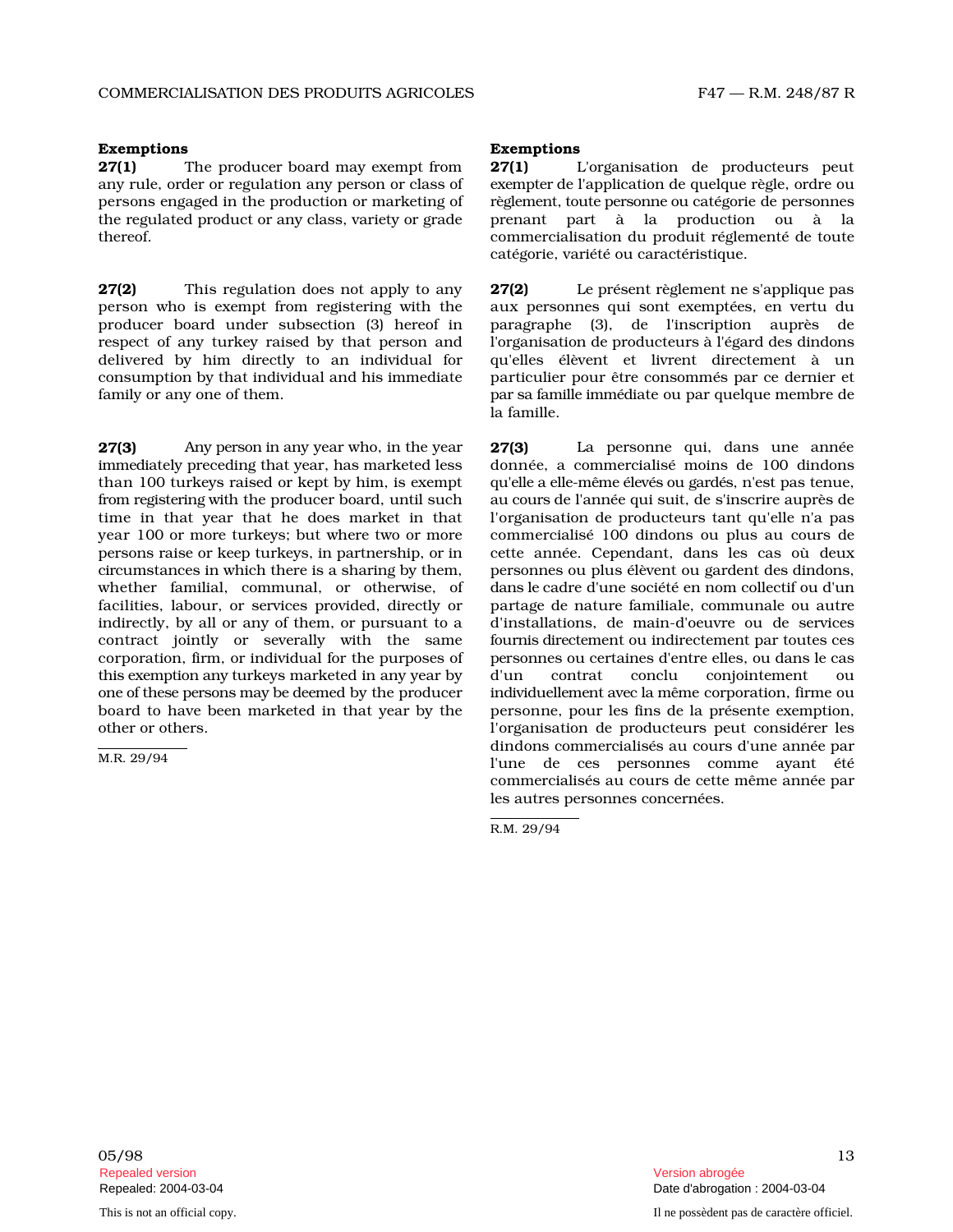### Definitions Définitions

28 In this Part 28

"Agency" means the Canadian Turkey Marketing Agency established by the Canadian Turkey M arke ti ng Ag e n cy Proclamation issued pursuant to the Farm Products Marketing Agencies Act (Canada); (« Office »)

"**processing**" means changing the nature, size, quality or condition of turkeys by mechanica means or otherwise and includes killing; (« traitement »)

"processor" means any person engaged in the b u s i ness of processing turkeys, or using turkeys in manufacturing within the province; ( - transformateur )  $\mathbf{r}$ 

"**producer**" means any person who raises or keeps turkeys within the province and include the employer of any such person, a person who under any lease or agreement is entitled to a share of the turkeys raised by any such person, and a person who takes possession of a tu rkeys from any such person under any form of security for a debt; (« producteur »)

"**producer board**" means Manitoba Turkey Producers; (« organisation de producteurs »)

"quota" means the number of pounds of turkey m e at th at a tu rkey producer is entitled to market in intraprovincial trade through norma marketing channels, or to have marketed on his reliée à une dette. ("producer") behalf by the producer board in intraprovincial trade, during a specified period of time; ( - contingent ) ve

"**quota system**" means a system whereby turkey producers are assigned quotas by the producer board thus enabling the producer board to fix and determine the quantity, if any, in which turkeys or any variety, class or grade thereof may be marketed in intraprovincial trade by eac turkey producer and by all turkey producers; ( - système de contingentement )

PART II PARTIE II

Les d éfinitions qui suivent s'appliquent à la présente partie.

« contingent » S'entend du nombre de livres de chair de dindon qu'un producteur de dindons a le droit de vendre sur le marché provincial par les circuits normaux de commercialisation ou de de producteurs sur le marché provincial au cours l d'une période déterminée. ("quota") faire vendre pour son compte par l'organisation

 dindon Dindon de quelque variété, caractéristique ou catégorie que ce soit. ("turkey")

« **Office** » L'Office canadien de commercialisation des dindons établi en vertu de la Proclamation vi s ant l'Office c anadien de commercialisation des *offices de c omme rc i alis a t ion des p ro d u i ts d e* s *ferme*. ("Agency") dindons lancée en application de la *Loi sur les* 

 organisation de **producteurs** » L Le s Producteurs de dindons du Manitoba. ("producer board")

« **producteur** » Personne qui élève ou garde des l'e m p l oy e ur de ce tte personne, les personnes qui, aux termes d'un bail ou d'une entente, ont le par cette personne, ainsi que les personnes qui prennent possession de dindons produits par l cette p e r sonne en vertu d'une sûreté quelconque dindons dans la province. Sont également visés droit de recevoir une partie des dindons élevés

> système de contingentement » Système en rtu duquel l'organisation de producteurs dindons, ce qui lui permet de fixer et de d é t e rm i n e r, s'il y a lieu, les quantités de dindons d e toute variété, catégorie ou caractéristique qui p e uve nt ê tre ve n d u s sur le marché provincial par chacun des producteurs de dindons ou par l'ensemble de ceux-ci. ("quota system") assigne des contingents aux producteurs de

> « traitement » Changement de nature, de taille, d e qualité ou d'état des dindons par des moyens mécaniques, chimiques ou autres. S'entend également de l'abattage. ("processing")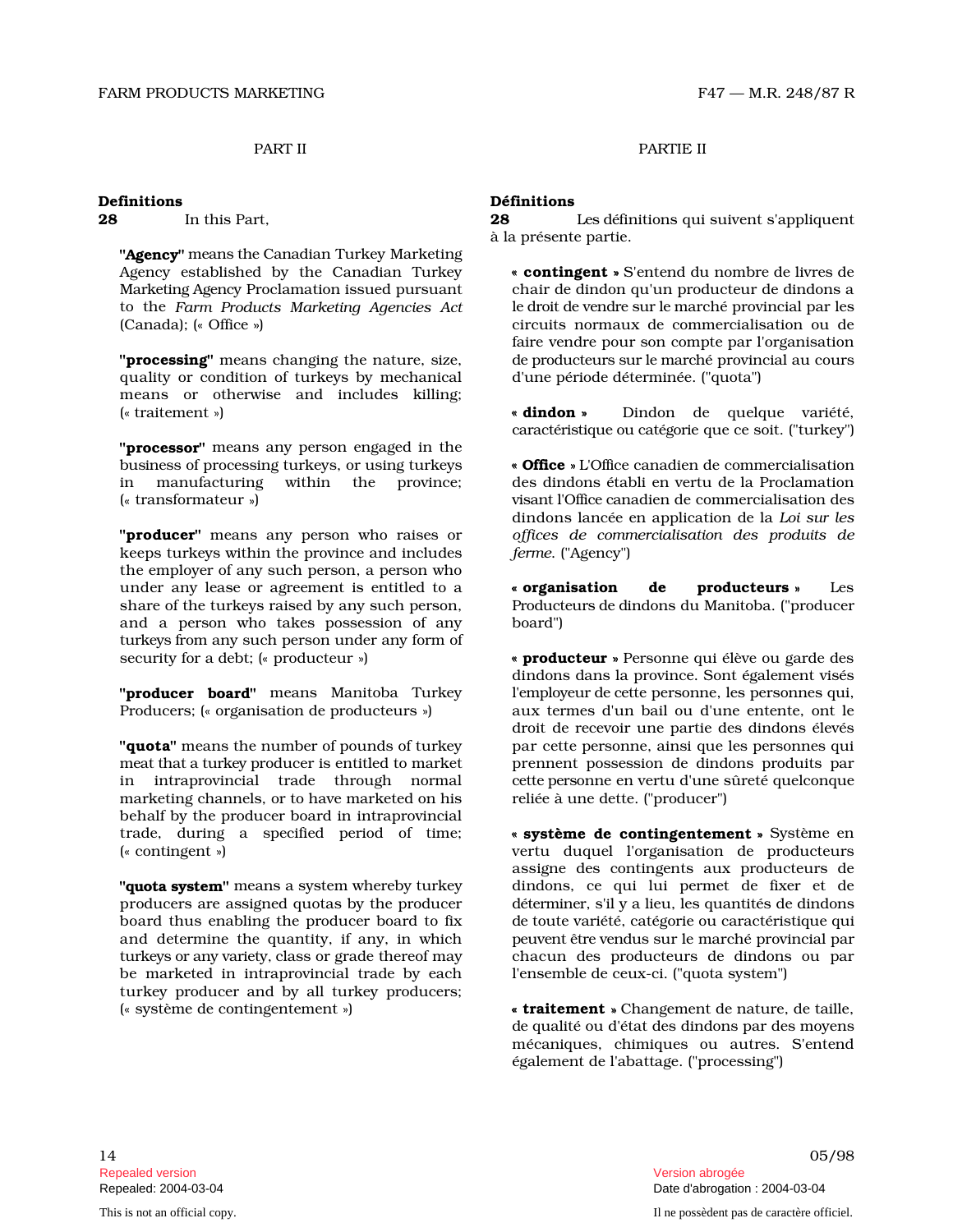class. (« dindon ») ) sec

### R.M. 145/96

### Quota system Système de contingentement

### TABLE TABLE

| " <b>turkey</b> " means a turkey of any variety, grade, or<br>class. (« dindon »)<br>M.R. 145/96                                                                                                                                                                                                                                                                                                                                                                                                                                                                                                                                                                                                                                                                                                                                                                                                               |                                                                                                           | « transformateur » Personne qui travaille dans le<br>secteur du traitement des dindons ou qui utilise<br>des dindons à des fins de fabrication dans la<br>province. ("processor")                                                                                                                                                                                                                                                                                                                                                                                                                                                                                                                                                                                                                                                                                                                                                                                                                                                                                              |                                                                                                           |
|----------------------------------------------------------------------------------------------------------------------------------------------------------------------------------------------------------------------------------------------------------------------------------------------------------------------------------------------------------------------------------------------------------------------------------------------------------------------------------------------------------------------------------------------------------------------------------------------------------------------------------------------------------------------------------------------------------------------------------------------------------------------------------------------------------------------------------------------------------------------------------------------------------------|-----------------------------------------------------------------------------------------------------------|--------------------------------------------------------------------------------------------------------------------------------------------------------------------------------------------------------------------------------------------------------------------------------------------------------------------------------------------------------------------------------------------------------------------------------------------------------------------------------------------------------------------------------------------------------------------------------------------------------------------------------------------------------------------------------------------------------------------------------------------------------------------------------------------------------------------------------------------------------------------------------------------------------------------------------------------------------------------------------------------------------------------------------------------------------------------------------|-----------------------------------------------------------------------------------------------------------|
|                                                                                                                                                                                                                                                                                                                                                                                                                                                                                                                                                                                                                                                                                                                                                                                                                                                                                                                |                                                                                                           | R.M. 145/96                                                                                                                                                                                                                                                                                                                                                                                                                                                                                                                                                                                                                                                                                                                                                                                                                                                                                                                                                                                                                                                                    |                                                                                                           |
| <b>Quota system</b><br>29<br>The producer board shall establish by<br>order or regulation, a quota system in order to<br>assign quotas to all members of classes of producers<br>in the province in such manner that the number of<br>pounds of turkey meat produced in the province and<br>authorized to be marketed in intraprovincial trade in<br>the year 1973, when taken together with the number<br>of pounds of turkey meat produced in the province<br>and authorized to be marketed in interprovincial and<br>export trade in the same year, pursuant to quotas<br>assigned by the Agency and the number of pounds<br>of turkey meat produced in the province and<br>anticipated to be marketed in the same year, other<br>than as authorized by a quota assigned by the<br>Agency or by the producer board will equal the<br>number of pounds of turkey meat set out in<br>section 30 of this Part. |                                                                                                           | Système de contingentement<br>L'organisation de producteurs institue<br>29<br>par règlement ou ordonnance un système de<br>contingentement<br>permettant<br>d'attribuer<br>des<br>contingents à tous les membres des différentes<br>catégories de producteurs de la province, de telle<br>sorte que le nombre de livres de chair de dindon<br>produites dans la province et qu'il est permis de<br>commercialiser sur le marché provincial au cours de<br>l'année 1973, ajouté au nombre de livres de chair de<br>dindon produites dans la province et qu'il est permis<br>de commercialiser sur les marchés interprovincial et<br>d'exportation au cours de la même année,<br>conformément aux contingents fixés par l'Office, et<br>au nombre de livres de chair de dindon produites<br>la province et dont on prévoit la<br>dans<br>commercialisation au cours de la même année, en<br>dehors des contingents fixés par l'Office ou par<br>l'organisation de producteurs, sera égal au nombre<br>de livres de chair de dindon fixé à l'article 31 de la<br>présente partie. |                                                                                                           |
| 30<br>For the purposes of section 29 of this<br>Part the number of pounds of turkey meat set out in<br>this section for the province is the number of pounds<br>set out in Column II of an item of the following table<br>in respect of the province as set out in Column I of<br>that item.                                                                                                                                                                                                                                                                                                                                                                                                                                                                                                                                                                                                                   |                                                                                                           | 30<br>Pour l'application de l'article 30 de la<br>présente partie, le nombre de livres de chair de<br>dindon fixé dans le présent article pour la province<br>correspond au nombre de livres inscrit dans la<br>colonne II du tableau ci-après vis-à-vis le nom de la<br>province qui apparaît dans la colonne I.                                                                                                                                                                                                                                                                                                                                                                                                                                                                                                                                                                                                                                                                                                                                                              |                                                                                                           |
| <b>TABLE</b>                                                                                                                                                                                                                                                                                                                                                                                                                                                                                                                                                                                                                                                                                                                                                                                                                                                                                                   |                                                                                                           | <b>TABLEAU</b>                                                                                                                                                                                                                                                                                                                                                                                                                                                                                                                                                                                                                                                                                                                                                                                                                                                                                                                                                                                                                                                                 |                                                                                                           |
| <b>COLUMNI</b>                                                                                                                                                                                                                                                                                                                                                                                                                                                                                                                                                                                                                                                                                                                                                                                                                                                                                                 | <b>COLUMN II</b><br>lbs.                                                                                  | <b>COLONNE I</b>                                                                                                                                                                                                                                                                                                                                                                                                                                                                                                                                                                                                                                                                                                                                                                                                                                                                                                                                                                                                                                                               | <b>COLONNE III</b><br>(lb)                                                                                |
| 1. British Columbia<br>2. Alberta<br>3. Saskatchewan<br>4. Manitoba<br>5. Ontario<br>6. Quebec<br>7. Nova Scotia<br>Unregulated Area                                                                                                                                                                                                                                                                                                                                                                                                                                                                                                                                                                                                                                                                                                                                                                           | 20,500,000<br>18,250,000<br>8,000,000<br>17,250,000<br>92,000,000<br>54,000,000<br>2,500,000<br>1,500,000 | 1. Colombie-Britannique<br>2. Alberta<br>3. Saskatchewan<br>4. Manitoba<br>5. Ontario<br>6. Québec<br>7. Nouvelle-Écosse<br>Zone non réglementée                                                                                                                                                                                                                                                                                                                                                                                                                                                                                                                                                                                                                                                                                                                                                                                                                                                                                                                               | 20 500 000<br>18 250 000<br>8 000 000<br>17 250 000<br>92 000 000<br>54 000 000<br>2 500 000<br>1 500 000 |
| 05/98                                                                                                                                                                                                                                                                                                                                                                                                                                                                                                                                                                                                                                                                                                                                                                                                                                                                                                          |                                                                                                           |                                                                                                                                                                                                                                                                                                                                                                                                                                                                                                                                                                                                                                                                                                                                                                                                                                                                                                                                                                                                                                                                                | 15                                                                                                        |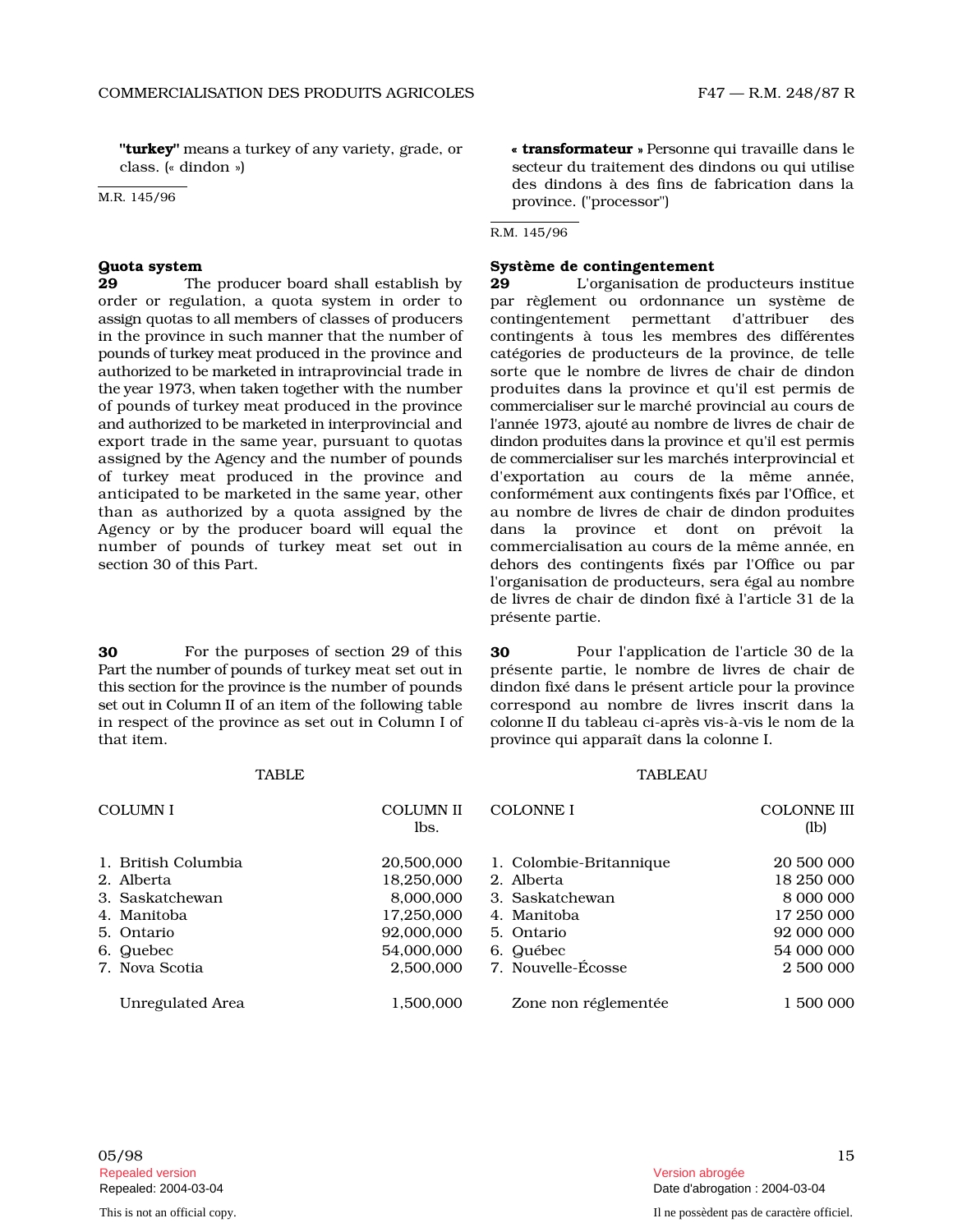31(1) No order or regulation shall be mad where the effect thereof would be in increase the aggregate of de porter le total des nombres suivants :

(a) the number of pounds of turkey meat produced in the province and authorized b quotas assigned by the producer board and by the Agency to be marketed in intraprovincial, interprovincial and export trade; and

(b) the number of pounds of turkey meat produced in the province and anticipated to be marketed in intraprovincial, interprovincial and export trade other than as authorized by quotas assigned by the producer board, and by th Agency;

to a number that exceeds, on a yearly basis, the number of pounds of turkey meat set out in section 30 of this Part for the province unless the producer board has taken into account

(c) the principle of comparative advantage of production in respect of each province; ne prenne un ordre ou un règlement analogue :

(d) any variation in the size of the market for turkeys; production appliqué à chaque province;

(e) any failures by turkey producers in the province or provinces to market the number o pounds of turkey meat authorized to be  $m$ arketed:

( f) the feasibility of increased production in each province to be marketed; and dindon qu'ils sont autorisés à commercialiser;

(g) comparative transportation costs to market areas from alternative sources of production;

and the Agency is making a similar order or regulation.

31(2) When the Agency has made an order or  $31(2)$ regulation pursuant to provisions of a marketing plan similar to the provisions of subsection (1) the producer board shall make a similar order or regulation. dispositions du paragraphe (1).

 $31(1)$ Ne peut être rendre aucune ordonnance ni p ris au c un r è gl e m e nt qui pourrait avoir pour effet

de d i n d o n y broduites dans la province et dont la commercialisation sur les marchés provincial, i nterprovincial et d'exportation est autorisée par le b i ais d e contingents fixés par l'organisation de producteurs et par l'Office;

b) le nombre de livres de chair de dindon produites dans la province dont on prévoit la commercialisation sur les marchés provincial, e interprovincial et d'exportation, en dehors des c o ntingents fixés par l'organisation de producteurs et par l'Office,

à un chiffre supérieur, sur une base annuelle, au nombre de livres de chair de dindon indiqué à la p rése n te p a r t ie pour la province, à en c o n s i d é rati o n les facteurs suivants et que l'Office moins que l'organisation de producteurs ne prenne

c) le principe de l'avantage comparé de

c hé d e s dindons:

incapacité des producteurs de dindons c omm e rcialiser le n o m b re de livres de c h a ir d e du Manitoba ou d'une autre province de

f) la possibilité d'accroître la production dans c haque p rovince en vue de la commercialisation;

g) l'é t at c o m paratif des frais de transport vers les marchés à partir de différents points de production.

L'organisation de producteurs prend une ordonnance ou un règlement analogue à ceux pris par l'Office conformément aux dispositions d'un programme de commercialisation similaire aux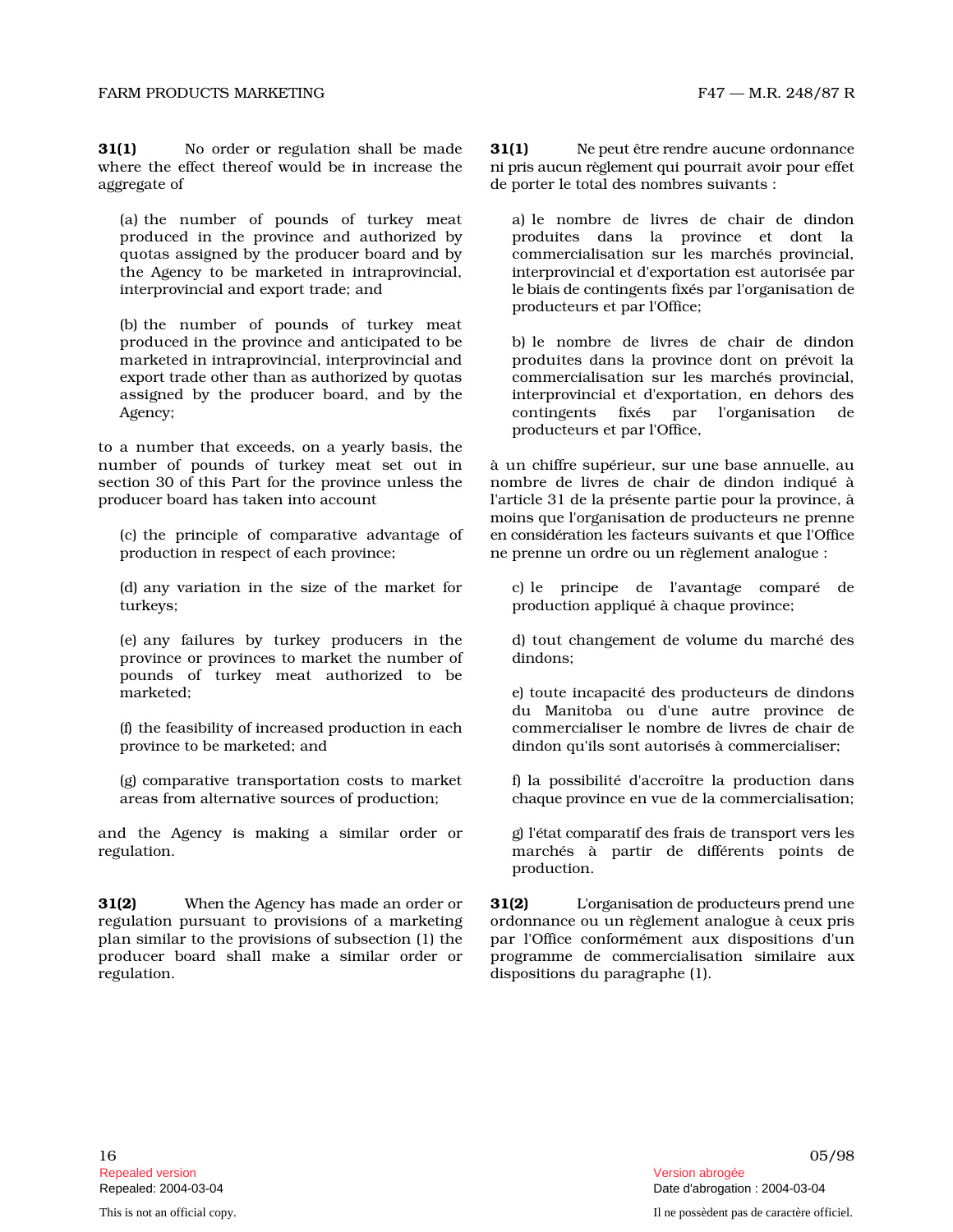**32** The producer board may require eac turkey producer to whom a quota is assigned, as condition of the assignment thereof, to make available to the producer board or its agent all turkeys produced by him and available to be marketed in excess of the quota assigned to him at qu'il a price not exceeding the difference, if any, between th e p rice r ealized by the producer board or its agent attribué, à on the marketing of such turkeys and its expenses related to such marketing.

33(1) The p r o d ucer b o ard m ay m arke m ade available to it or its agent on an individual or commercialiser collective basis and may pool the expense incurre by it or by its agent in marketing such turkeys before any payment is made to the producers.

33(2) The producer board shall not marke any quantity of the products made available to it in excess of the number of pounds of turkey mea referred to in sections 29 and 30 or as modified pursuant to section 31 of this Part, without prior consultation with the Agency. de l'Office.

34 The producer board shall, with th c o n c urr e nce of the Agency, administer, on its behalf all orders and regulations made by it for the purpose of es t abli s h i ng and implementing a quota system or any such orders or regulations necessary t implement the provisions of the Canadian Turkey Marketing Agency Proclamation and simila provisions of this Part.

35 The p r o d ucer b o ard s h all m ake to the Agency any document or extract of documents establishing the registration or licensing o producers, when any such system is in force.

36 The producer board shall, with th c oncurrence of the Agency, collect on its behalf any levies imposed by the Agency. celui-ci les contributions qu'il impose.

h **32** L'organisation de producteurs peut a exiger, à titre de condition d'attribution d'un contingent à un producteur de dindons, que ce dernier mette à la disposition de l'organisation de producteurs ou de son représentant tous les dindons produit et qui sont disponibles aux fins de commercialisation en sus du contingent qui lui a été un prix ne dépassant pas la différence, s'il en est, entre le prix obtenu par l'organisation de producteurs ou son représentant pour la commercialisation de ces dindons et les frais s'y rapportant.

t turkeys 33(1) L'organisation de producteurs peut les d i n d o ns mis à sa disposition ou d à celle de s on r e p rése n t ant sur une base individuelle ou c ollec tive et gr o u p er les frais subis par elle-même son représentant pour la commercialisation de ces dindons avant d'effectuer un paiement aux producteurs.

> 33(2) L'organisation de producteurs ne peut plus de livres de chair de dindon que le t nombre indiqué aux articles 29 et 30 ou le nombre modifié conformément à l'article 31 de la présente p arti e, s ans avoir obtenu au préalable l'approbation

> e 34 L'organisation de producteurs met en o e uvr e, avec l'assentiment de l'Office et en son nom, les o r d onn ances et règlements pris par celui-ci pour l'établissement et la mise en oeuvre d'un système de o contingentement, de même que les ordres ou règlements nécessaires à la mise en oeuvre des r dispositions de la Proclamation visant l'Office de commercialisation des dindons et les dispositions analogues de la présente partie.

### Licenses Licences

available  $\quad$  35  $\qquad$  L'organisation de producteurs met à la d i s p o s i ti on de l'Office les documents ou des extraits f de documents dressant la liste des producteurs ou titulaires d'une licence, lorsqu'un tel système est en vigueur.

### Levies Contributions

e 36 L'o rg an i s ati on de p r oducteurs doit, avec l'asse n ti m e nt de l'Offi ce, percevoir pour le compte de

05/98 17 Repealed version Version abrogée